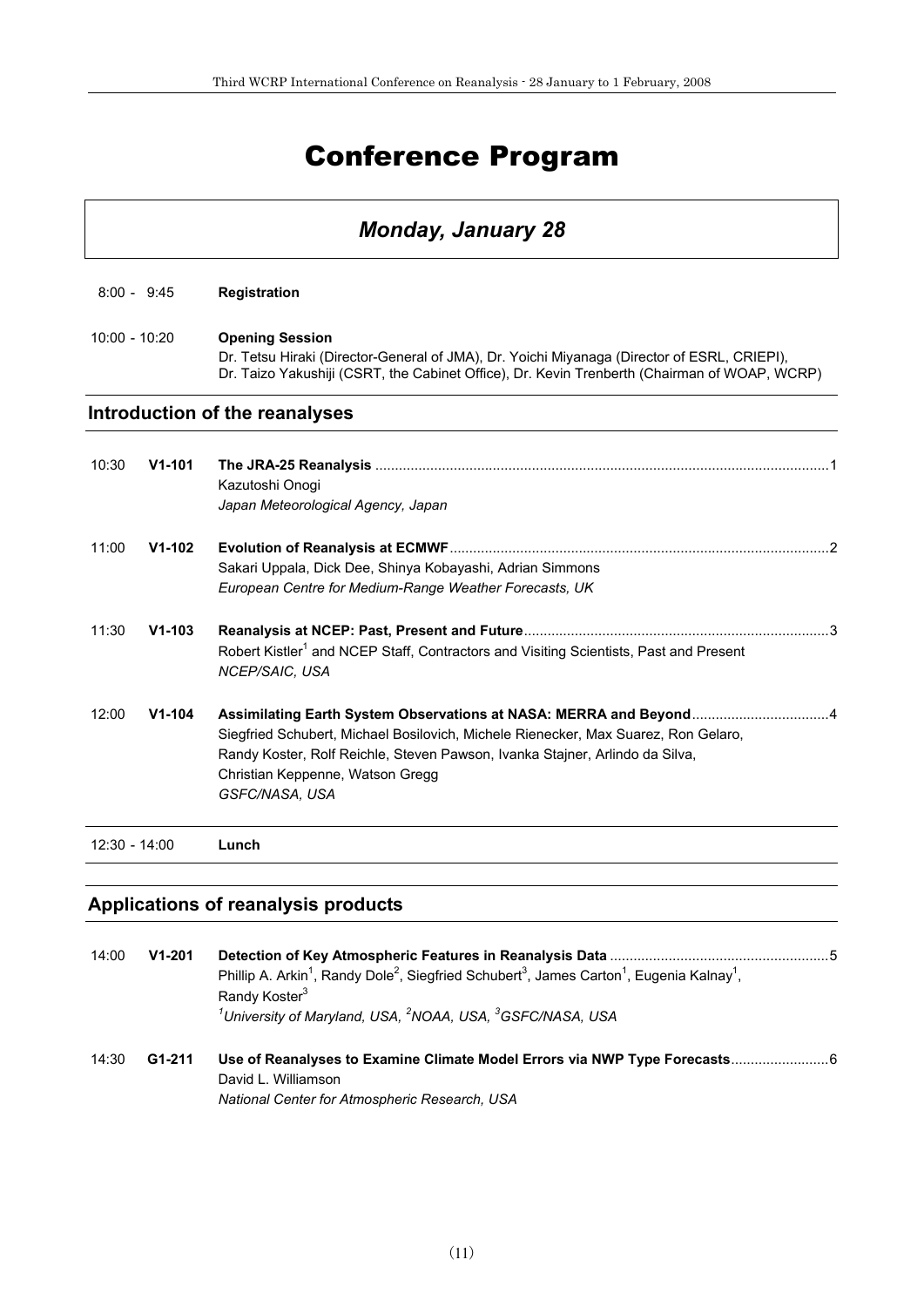| 14:50         | G1-212     | Numerical Simulation of a Bay of Bengal Tropical Cyclone: A Comparison of the Results                                                                                |  |
|---------------|------------|----------------------------------------------------------------------------------------------------------------------------------------------------------------------|--|
|               |            | Dodla Venkata Bhaskar Rao, Desamsetti Srinivas, Dasari Hari Prasad<br>Andhra University, India                                                                       |  |
| 15:10         | G1-213     |                                                                                                                                                                      |  |
|               |            | Charles Jones <sup>1</sup> , Adrian Matthews <sup>2</sup> , Benjamin Pohl <sup>3</sup>                                                                               |  |
|               |            | <sup>1</sup> Institute for Computational Earth System Sciences, University of California Santa Barbara,                                                              |  |
|               |            | USA, <sup>2</sup> University of East Anglia, UK, <sup>3</sup> Centre de Recherches de Climatologie, Université de<br>Bourgogne, France                               |  |
| 15:30 - 16:00 |            | <b>Coffee break</b>                                                                                                                                                  |  |
| 16:00         | $V1 - 221$ | A Comparison of Vertically-Integrated Water and Energy Cycle Diagnostics from Several                                                                                |  |
|               |            | Kevin E. Trenberth, Lesley Smith, John Fasullo                                                                                                                       |  |
|               |            | National Center for Atmospheric Research, USA                                                                                                                        |  |
| 16:30         | G1-222     | Importance of the Low-level Diabatic Heating on the Formation of the Summertime                                                                                      |  |
|               |            |                                                                                                                                                                      |  |
|               |            | Takafumi Miyasaka <sup>1</sup> , Hisashi Nakamura <sup>1,2</sup><br>$^1$ University of Tokyo, Japan, $^2$ Frontier Research Center for Global Change, JAMSTEC, Japan |  |
| 16:50         | G1-223     |                                                                                                                                                                      |  |
|               |            | Tetsuo Nakazawa <sup>1</sup> , Kavirajan Rajendran <sup>2</sup>                                                                                                      |  |
|               |            | $^{1}$ Meteorological Research Institute, Japan, $^{2}$ CSIR Centre for Mathematical Modeling &                                                                      |  |
|               |            | Computer Simulation, National Space Laboratories, India                                                                                                              |  |
| 17:10         | G1-224     | Characteristics of Storm Tracks in JMA's Seasonal Forecast Model  12                                                                                                 |  |
|               |            | Akihiko Shimpo<br>Japan Meteorological Agency, Japan                                                                                                                 |  |
| 17:30         | G1-225     | Usage of Atmospheric Reanalysis Data for Dynamical Diagnoses of the Atmospheric                                                                                      |  |
|               |            | Hisashi Nakamura <sup>1,2</sup>                                                                                                                                      |  |
|               |            | <sup>1</sup> University of Tokyo, Japan, <sup>2</sup> FRCGC/JAMSTEC, Japan                                                                                           |  |
| 17:50         | G1-226     | Impacts of Persistent Circulation Anomalies on Precipitation over Northern Eurasia                                                                                   |  |
|               |            | Yoshiki Fukutomi <sup>1</sup> , Kooiti Masuda <sup>1</sup> , Tetsuzo Yasunari <sup>1,2</sup>                                                                         |  |
|               |            | <sup>1</sup> FRCGC, JAMSTEC, Japan, <sup>2</sup> HyARC, Nagoya University, Japan                                                                                     |  |
| 19:00 - 21:00 |            | <b>Reception</b>                                                                                                                                                     |  |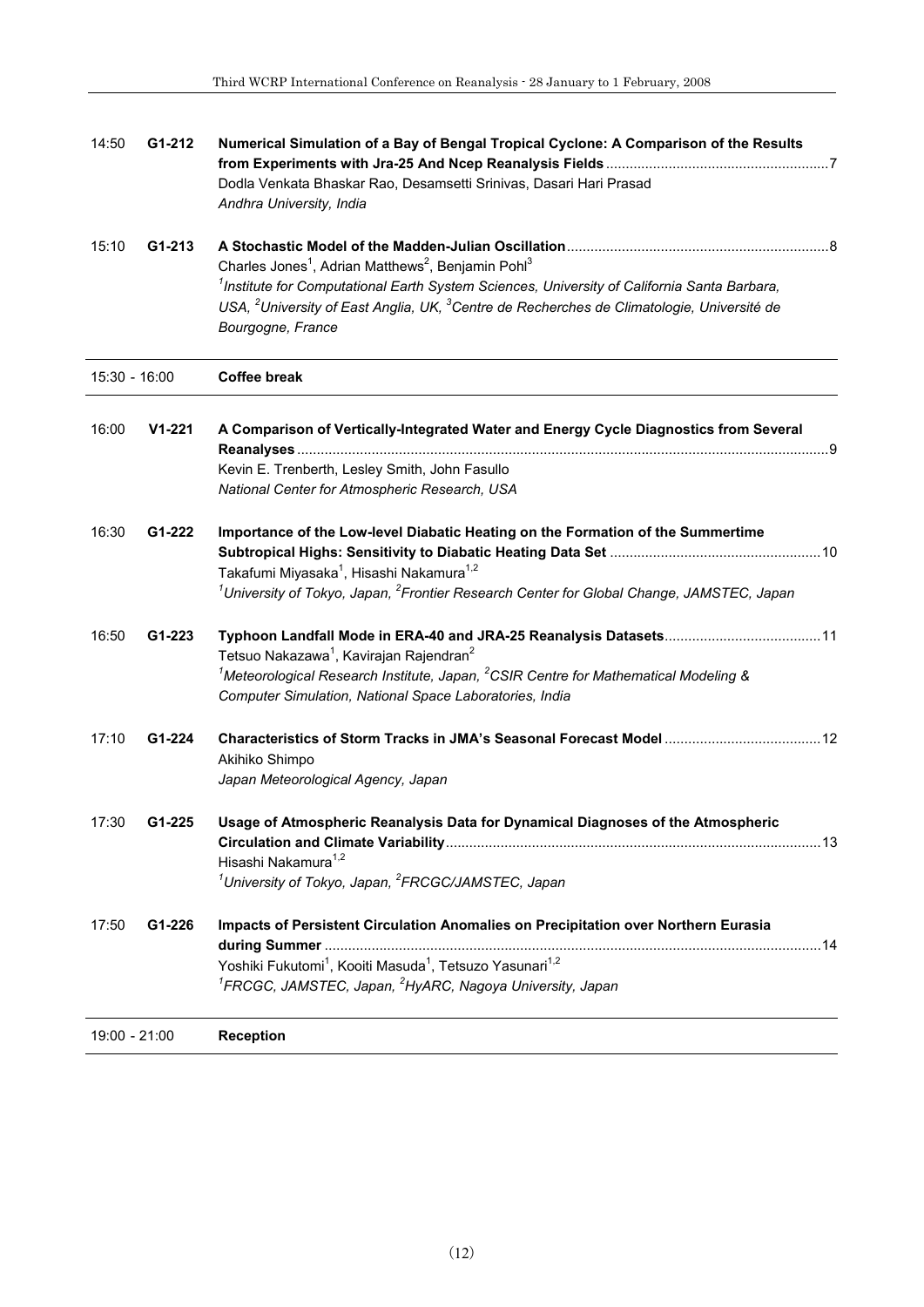|                 |                     | Tuesday, January 29                                                                                                                                                                                                                                             |
|-----------------|---------------------|-----------------------------------------------------------------------------------------------------------------------------------------------------------------------------------------------------------------------------------------------------------------|
| 9:00            | $V2 - 231$          | Masao Kanamitsu <sup>1</sup> , Hideki Kanamaru <sup>1</sup> , Kei Yoshimura <sup>1</sup> , Yifeng Cui <sup>2</sup> , Henry Juang <sup>3</sup> ,                                                                                                                 |
|                 |                     | Wataru Ohfuchi <sup>4</sup><br><sup>1</sup> Scripps Institution of Oceanography, USA, <sup>2</sup> San Diego Supercomputer Center, USA, <sup>3</sup> National<br>Centers for Environmental Prediction, USA, <sup>4</sup> Earth Simulator Center, JAMSTEC, Japan |
| 9:30            | G2-232              | Kei Yoshimura <sup>1,2</sup> , Masao Kanamitsu <sup>1</sup><br><sup>1</sup> Scripps Institution of Oceanography, University of California, USA, $2$ Institute of Industrial                                                                                     |
|                 |                     | Science, The University of Tokyo, Japan                                                                                                                                                                                                                         |
| 9:50            | G <sub>2</sub> -241 | Nobuo Yamazaki, Kentaro Suzuki, Kiyotoshi Takahashi, Masaru Chiba, Hirotaka Kamahori<br>Japan Meteorological Agency, Japan                                                                                                                                      |
| $10:10 - 11:10$ |                     | Poster and coffee break                                                                                                                                                                                                                                         |
| 11:10           | G <sub>2</sub> -251 | Intra-Seasonal Oscillations of Indian Monsoon: Dynamics through NCEP/NCAR                                                                                                                                                                                       |
|                 |                     | Ashwini A. Kulkarni <sup>1</sup> , Ramesh Kripalani <sup>1</sup> , Sudhir Sabade <sup>1</sup> , Madhavan Rajeevan <sup>2</sup><br>$1$ Indian Institute of Tropical Meteorology, India, $2$ India Meteorological Department, India                               |
| 11:30           | G2-252              | Dynamical Seasonal Prediction of Typhoons with the New Coupled Model<br>Yuhei Takaya, Tamaki Yasuda, Hirotaka Kamahori, Tomoaki Ose<br>Japan Meteorological Agency, Japan                                                                                       |
|                 | G2-261              | <b>CANCELLED</b>                                                                                                                                                                                                                                                |
| 11:50           | G <sub>2</sub> -262 | Ocean Reanalysis and its Application to Water Mass Analyses in the Pacific 21<br>Masafumi Kamachi, Satoshi Matsumoto, Toshiya Nakano, Yosuke Fujii, Tamaki Yasuda<br>Meteorological Research Institute, Japan                                                   |
| $12:10 - 14:00$ |                     | Lunch                                                                                                                                                                                                                                                           |
| 14:00           | $V2 - 263$          | Detlef Stammer<br>Institut fuer Meereskunde, Center for Marine and Atmospheric Sciences Universität Hamburg,<br>Germany                                                                                                                                         |
| 14:30           | G <sub>2</sub> -264 | Magdalena A. Balmaseda, D. Anderson, Franco Molteni<br>ECMWF, UK                                                                                                                                                                                                |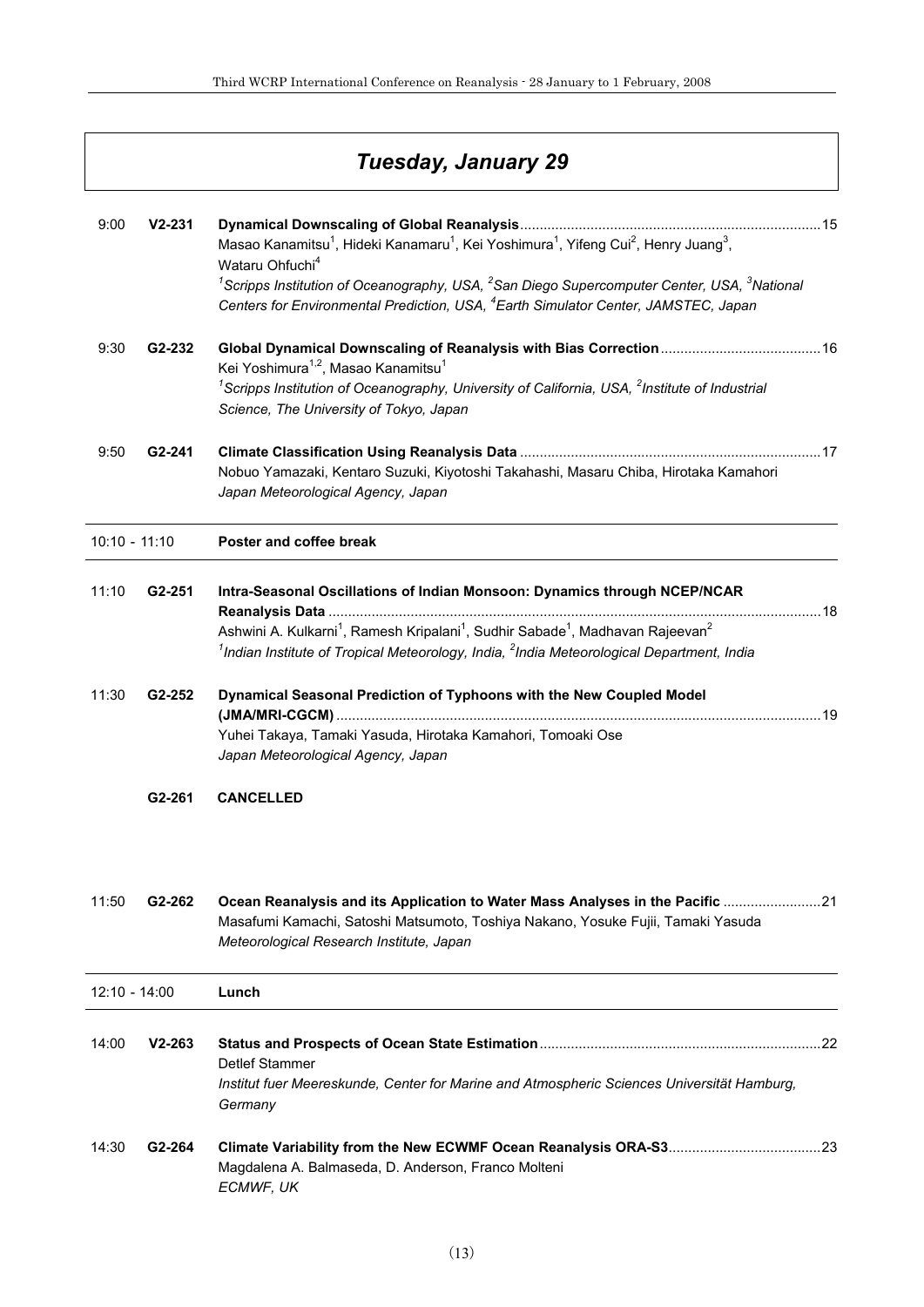| 14:50         | G <sub>2</sub> -265 | Interannual Variabilities of Eastern Subtropical Mode Waters in the North and the South<br>Identified from Reanalysis Datasets Obtained by 4DVAR Data Assimilation24<br>Takahiro Toyoda <sup>1</sup> , Syuhei Masuda <sup>1</sup> , Nozomi Sugiuara <sup>1</sup> , Hiromichi Igarashi <sup>2</sup> , Yuji Sasaki,<br>Yoichi Ishikawa <sup>3</sup> , Toshiyuki Awaji <sup>1,3</sup><br><sup>1</sup> FRCGC, JAMSTEC, Japan, <sup>2</sup> JAMSTEC, Japan, <sup>3</sup> Kyoto University, Japan |  |
|---------------|---------------------|---------------------------------------------------------------------------------------------------------------------------------------------------------------------------------------------------------------------------------------------------------------------------------------------------------------------------------------------------------------------------------------------------------------------------------------------------------------------------------------------|--|
| 15:10 - 16:10 |                     | Poster and coffee break                                                                                                                                                                                                                                                                                                                                                                                                                                                                     |  |

### **Characteristics of reanalysis products**

| 16:10 | $V2 - 271$          | Taikan Oki <sup>1</sup> , Kei Yoshimura <sup>1,2</sup> , Hyungjun Kim <sup>1</sup> , Yanjun Shen <sup>3</sup> , Ngo Duc Thanh <sup>1</sup> , Shinta Seto <sup>1</sup> ,<br>Shinjiro Kanae <sup>1</sup><br>$^1$ The University of Tokyo, Japan, $^2$ UCSD, USA, $^3$ The Chinese Academy of Sciences, China                                                                                                                               |  |
|-------|---------------------|------------------------------------------------------------------------------------------------------------------------------------------------------------------------------------------------------------------------------------------------------------------------------------------------------------------------------------------------------------------------------------------------------------------------------------------|--|
| 16:40 | G <sub>2</sub> -272 | John Roads (*This paper will be preseted by Kooiti Masuda on behalf of the author.)<br>University of California San Diego, USA                                                                                                                                                                                                                                                                                                           |  |
| 17:00 | G2-311              | Evaluation of Variations in the late-80s Observing System and the Impacts on the<br>Michael Bosilovich <sup>1</sup> , Junye Chen <sup>1,2</sup> , Siegfried D. Schubert <sup>1</sup> , Franklin R. Robertson <sup>3</sup> ,<br>Phil Pegion <sup>1,4</sup> , Hui-Chun Emily Liu <sup>1,4</sup><br>${}^{1}$ GSFC/NASA, USA, ${}^{2}$ University of Maryland, USA, ${}^{3}$ Marshall Space Flight Center, USA, ${}^{4}$ SAIC,<br><b>USA</b> |  |
| 17:20 | G <sub>2</sub> -312 | Junichi Tsutsui, Shinji Kadokura<br>Central Research Institute of Electric Power Industry, Japan                                                                                                                                                                                                                                                                                                                                         |  |
| 17:40 | G2-342              | Assessment of value added for surface marine wind fields obtained from two reanalysis<br>Jörg Winterfeldt <sup>1,2</sup> , Ralf Weisse <sup>1</sup><br>$^1$ Institute for Coastal Research, GKSS Research Center, Germany, $^2$ IMPRS-ESM, Max Planck<br>Institute for Meteorology, Germany                                                                                                                                              |  |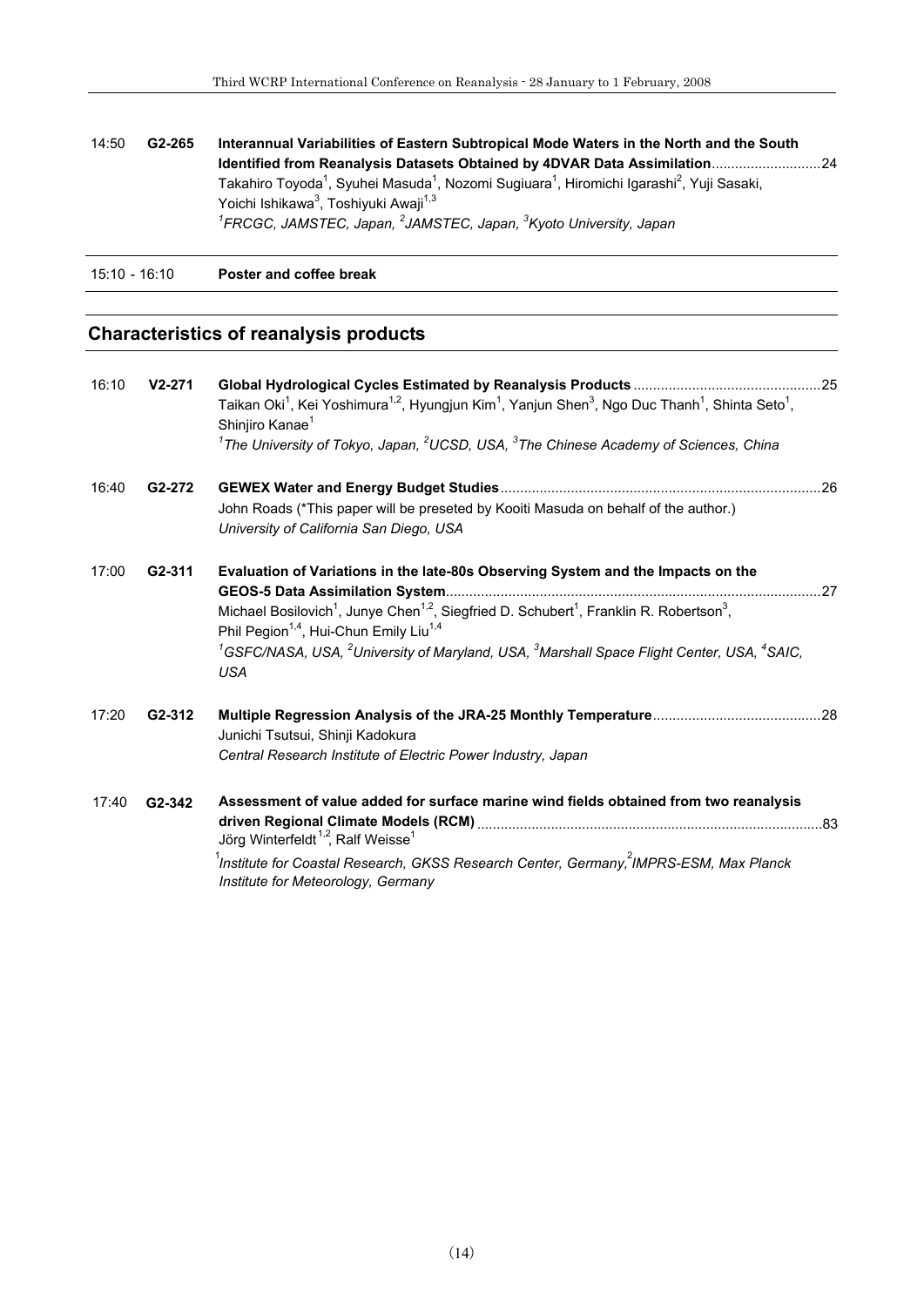|                 |            | Wednesday, January 30                                                                                                                                                                                                                                                                                                                  |     |
|-----------------|------------|----------------------------------------------------------------------------------------------------------------------------------------------------------------------------------------------------------------------------------------------------------------------------------------------------------------------------------------|-----|
| 9:00            | $V3-331$   | Submonthly Convective Variability over the East Asia during the Meiyu/Baiu Season 29<br>Tetsuzo Yasunari, Hatsuki Fujinami<br>HyARC, Nagoya University, Japan                                                                                                                                                                          |     |
| 9:30            | G3-332     | Anomalous Modes of Moisture Transport by East Asian Summer Monsoon and<br>Jilong Chen <sup>1</sup> , Johnny C L Chan <sup>2</sup> , Wen Zhou <sup>2</sup> , Ronghui Huang <sup>1</sup><br><sup>1</sup> Center for Monsoon System Research, IAP, CAS, China, <sup>2</sup> CityU-IAP Laboratory for<br>Atmospheric Physics, CityU, China |     |
| 9:50            | G3-333     | The Products and Validation of GAME Reanalysis and JRA-25: Precipitation 31<br>Akiyo Yatagai <sup>1</sup> , Haruko Kawamoto <sup>1</sup> , Pingping Xie <sup>2</sup><br>${}^{1}$ Research Institute for Humanity and Nature, Japan, ${}^{2}$ Climate Prediction Center, NOAA, USA                                                      |     |
| $10:10 - 11:10$ |            | Poster and coffee break                                                                                                                                                                                                                                                                                                                |     |
| 11:10           | G3-334     | Summer Monsoon Variability over South and East Asia: Understanding<br>Ramesh H. Kripalani <sup>1</sup> , Ashwini A. Kulkarni <sup>1</sup> , Sudhir S. Sabade <sup>1</sup> , Jai H. Oh <sup>2</sup><br>$^{1}$ Indian Institute of Tropical Meteorology, India, $^{2}$ Pukyong National University, South Korea                          |     |
| 11:30           | G3-336     | Comparisons of Atmospheric Precipitable Water between NCEP/NCAR Reanalysis and<br>Junhong Wang, Liangying Zhang<br>NCAR, USA                                                                                                                                                                                                           | .33 |
| 11:50           | G3-321     | Uncertainties in the Climate Mean State of Global Reanalyses, Observations, and a<br>Modern Climate Model<br>Thomas Reichler, Junsu Kim<br>University of Utah, USA                                                                                                                                                                     | 34  |
| 12:10           | G3-341     | A Comparative Study on the Dynamics of the Pacific-Japan (PJ) Teleconnection Pattern<br>Yosuke Kosaka <sup>1</sup> , Hisashi Nakamura <sup>1,2</sup><br>$1$ The University of Tokyo, Japan, $2$ Frontier Research Center for Global Change, Japan                                                                                      |     |
| 12:30 - 14:00   |            | Lunch                                                                                                                                                                                                                                                                                                                                  |     |
| 14:00           | $V3 - 351$ | Examination of Tropical Cyclogenesis using the High Temporal and Spatial Resolution<br>Masato Sugi<br>Meteorological Research Institute, Japan                                                                                                                                                                                         |     |
| 14:30           | G3-352     | Mike Fiorino <sup>1</sup> , Robert Hart <sup>2</sup><br><sup>1</sup> NOAA National Hurricane Center, USA, <sup>2</sup> Florida State University, USA                                                                                                                                                                                   |     |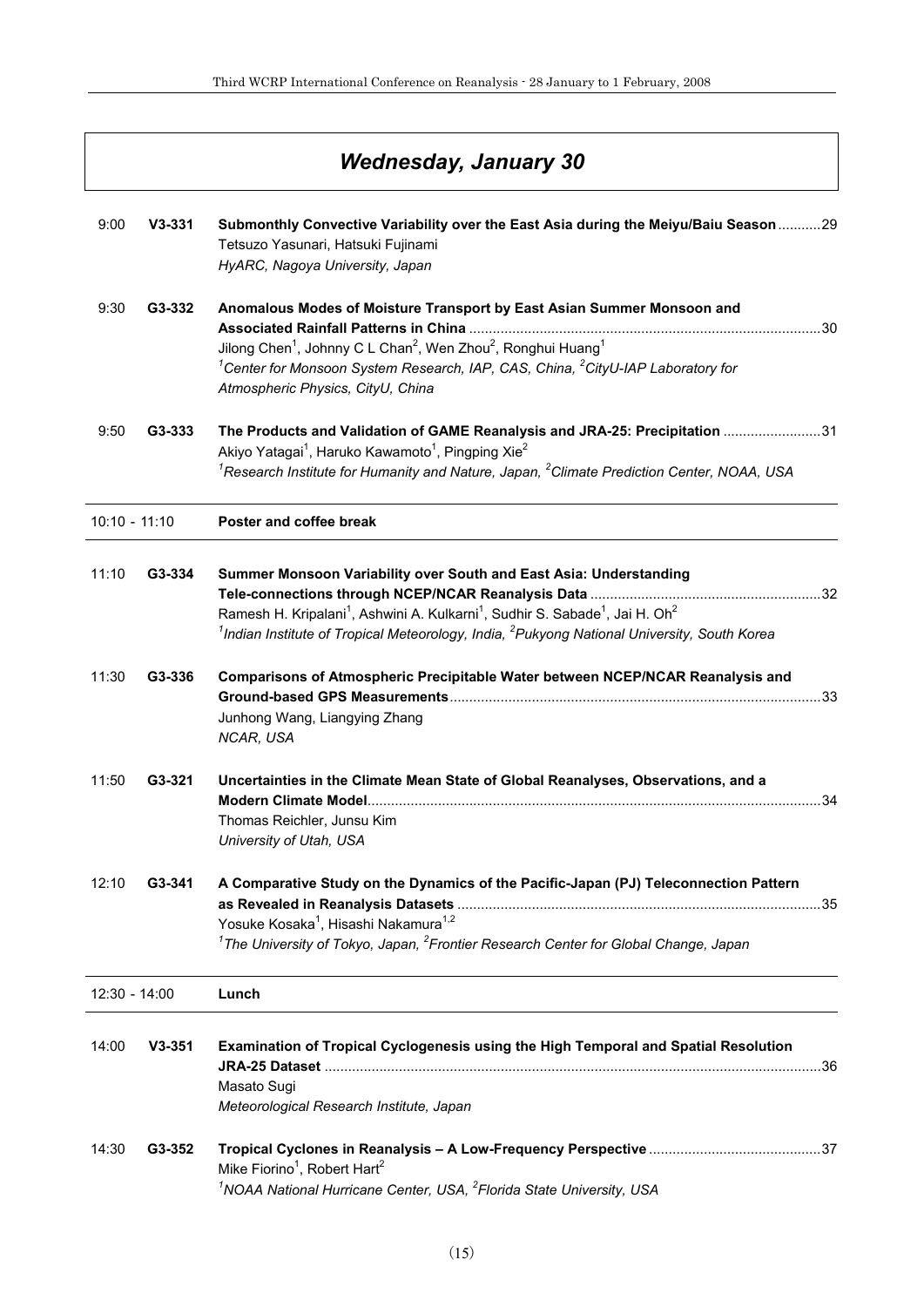| 14:50         | G3-361 | Trends in SST and Reanalysis 850 and 200 hPa Wind Data of Asian Summer Monsoon<br>Porathur V. Joseph, Sabin Thazhe Purayil<br>Cochin University of Science and Technology, India                                                                                                                                                                                                                 |
|---------------|--------|--------------------------------------------------------------------------------------------------------------------------------------------------------------------------------------------------------------------------------------------------------------------------------------------------------------------------------------------------------------------------------------------------|
| 15:10         | G3-362 | Comparison of Long-term Downward Radiation Observations at Tateno with JRA-25 and                                                                                                                                                                                                                                                                                                                |
|               |        | Nozomu Ohkawara, Yasuo Hirose<br>Japan Meteorological Agency, Japan                                                                                                                                                                                                                                                                                                                              |
| 15:30 - 16:30 |        | Poster and coffee break                                                                                                                                                                                                                                                                                                                                                                          |
| 16:30         | G3-371 | Toshiki lwasaki <sup>1</sup> , Hisashi Hamada <sup>1</sup> , Kazuyuki Miyazaki <sup>2</sup><br>$1$ Tohoku University, Japan, $2$ Japan Agency for Marine-Earth Science and Technology, Japan                                                                                                                                                                                                     |
| 16:50         | G3-372 | Interannual Variation of Spring Total Ozone and Winter Planetary-scale Wave Activity in<br>Chiaki Kobayashi<br>Japan Meteorological Agency, Japan                                                                                                                                                                                                                                                |
| 17:10         | G3-373 | Takashi Maki <sup>1</sup> , Ayataka Ebita <sup>1</sup> , Takahisa Ishimizu <sup>1</sup> , Kazuhiko Nagata <sup>1</sup> , Masaaki Ikegami <sup>1</sup> ,<br>Toru Sasaki <sup>1,2</sup><br>$1$ Japan Meteorological Agency, Japan, $2$ Utsunomiya Local Meteorological Observatory, Japan                                                                                                          |
| 17:30         | G3-381 | Arctic Clouds and Radiative Fluxes in Large-scale Atmospheric Reanalyses 43<br>John E. Walsh <sup>1</sup> , William L. Chapman <sup>2</sup> , Diane H. Portis <sup>2</sup><br><sup>1</sup> University of Alaska, USA, <sup>2</sup> University of Illinois, USA                                                                                                                                   |
| 17:50         | G3-391 | Fresh Water Flux over Global Oceans in the NCEP CDAS, CDAS2, GDAS, GFS, and CFS  44<br>P. Xie <sup>1</sup> , J. E. Janowiak <sup>1</sup> , M. Chen <sup>1</sup> , C.-L. Shie <sup>2</sup> , L. Chiu <sup>3</sup><br>$1$ NOAA Climate Prediction Center, USA, $2$ UMBC/Goddard Earth Sciences and Technology<br>Center, USA, <sup>3</sup> GMU / Center for Earth Sciences and Space Research, USA |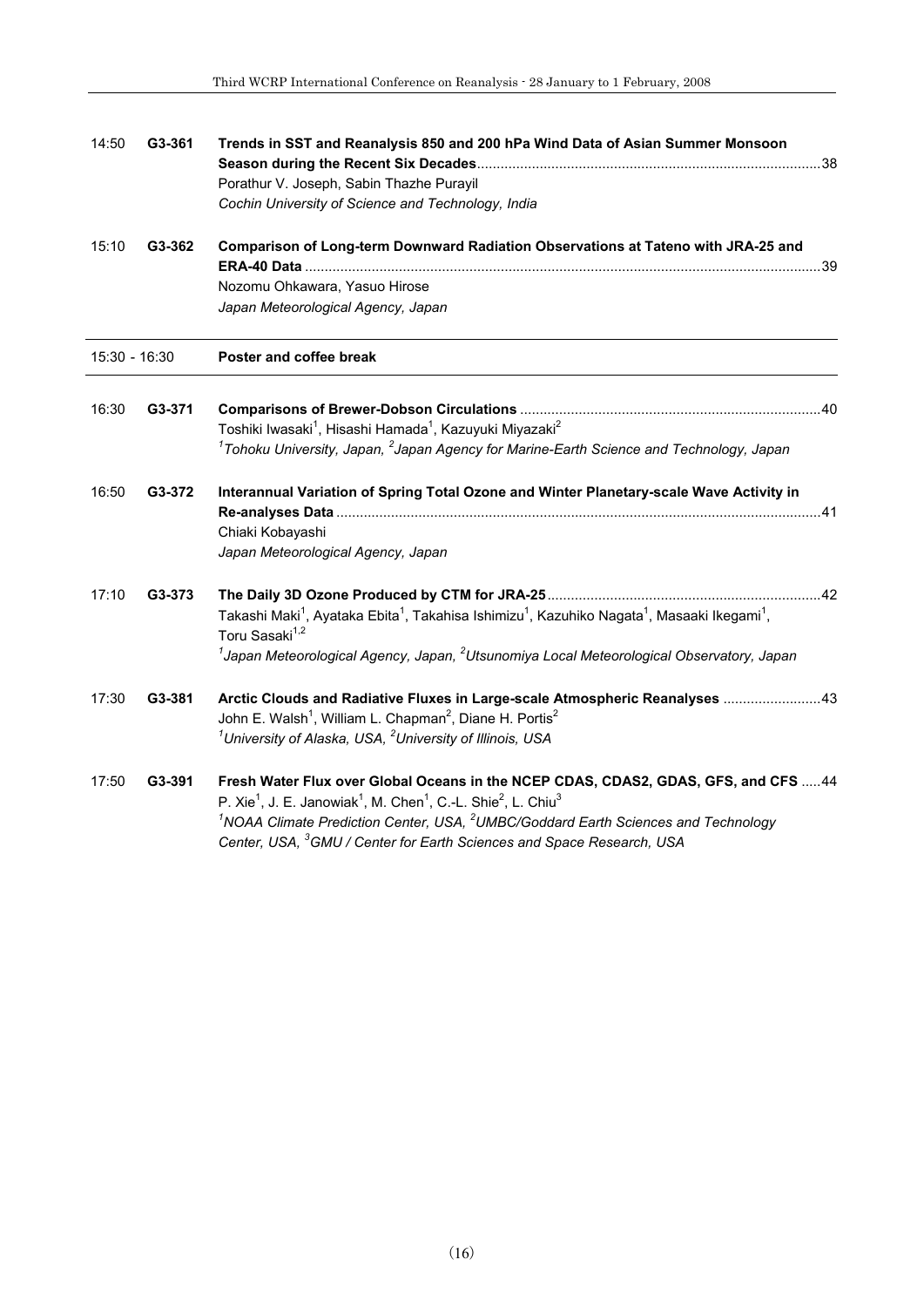## *Thursday, January 31*

### **Data assimilation techniques for reanalysis including ocean and land**

| 9:00            | V4-401   | Applying Advanced Data Assimilation Techniques to Real Atmospheric Models45<br>Andrew C. Lorenc<br>Met Office, UK                                                                                                                                                                                                        |    |
|-----------------|----------|--------------------------------------------------------------------------------------------------------------------------------------------------------------------------------------------------------------------------------------------------------------------------------------------------------------------------|----|
| 9:30            | G4-411   | Homogenization of the Global Radiosonde Temperature and Wind Dataset using<br>Leopold Haimberger, Christine Gruber, Stefan Sperka, Christine Tavolato<br>University of Vienna, Austria                                                                                                                                   |    |
| 9:50            | G4-412   | How Can We Gain A Climate Quality Reanalysis If We Are Dependent Upon Radiosonde<br>Peter W. Thorne <sup>1</sup> , Steve Sherwood <sup>2</sup> , John Lanzante <sup>3</sup><br><sup>1</sup> Met Office Hadley Centre, UK, <sup>2</sup> Yale University, USA, $3$ National Oceanic and Atmospheric<br>Administration, USA |    |
| $10:10 - 11:10$ |          | Poster and coffee break                                                                                                                                                                                                                                                                                                  |    |
| 11:10           | V4-421   | Atmosphere-Land Coupled Data Assimilation by Using Satellite Microwave Radiometers 48<br>Toshio Koike, David Ndegwa Kuria<br>The University of Tokyo, Japan                                                                                                                                                              |    |
| 11:40           | G4-422   | Reprocessing Long-term Satellite Data for Next Generation Reanalyses  49<br>Cheng-Zhi Zou<br>NOAA/NESDIS/Center for Satellite Applications and Research, NOAA Science Center, USA                                                                                                                                        |    |
| 12:00           | G4-423   | Shinya Kobayashi, Marco Matricardi, Dick Dee, Sakari Uppala<br>European Centre for Medium-Range Weather Forecasts, UK                                                                                                                                                                                                    |    |
| 12:20 - 14:00   |          | Lunch                                                                                                                                                                                                                                                                                                                    |    |
| 14:00           | $V4-431$ | Eugenia Kalnay<br>University of Maryland, USA                                                                                                                                                                                                                                                                            | 51 |
| 14:30           | G4-432   | Jeffrey Whitaker <sup>1</sup> , Gilbert Compo <sup>2</sup> , Prashant Sardesmukh <sup>2</sup><br><sup>1</sup> NOAA Earth System Research Lab., USA, <sup>2</sup> University of Colorado/CIRES, USA                                                                                                                       |    |
| 14:50           | G4-433   | Use of the Ensemble Kalman Filter in the GMAO Ocean Data Assimilation System53<br>Christian L. Keppenne <sup>1,2</sup> , Michele M. Rienecker <sup>1</sup> , Robin Kovach <sup>1,2</sup> , Jossy Jacob <sup>1,2</sup><br><sup>1</sup> NASA GSFC, USA, <sup>2</sup> SAIC, USA                                             |    |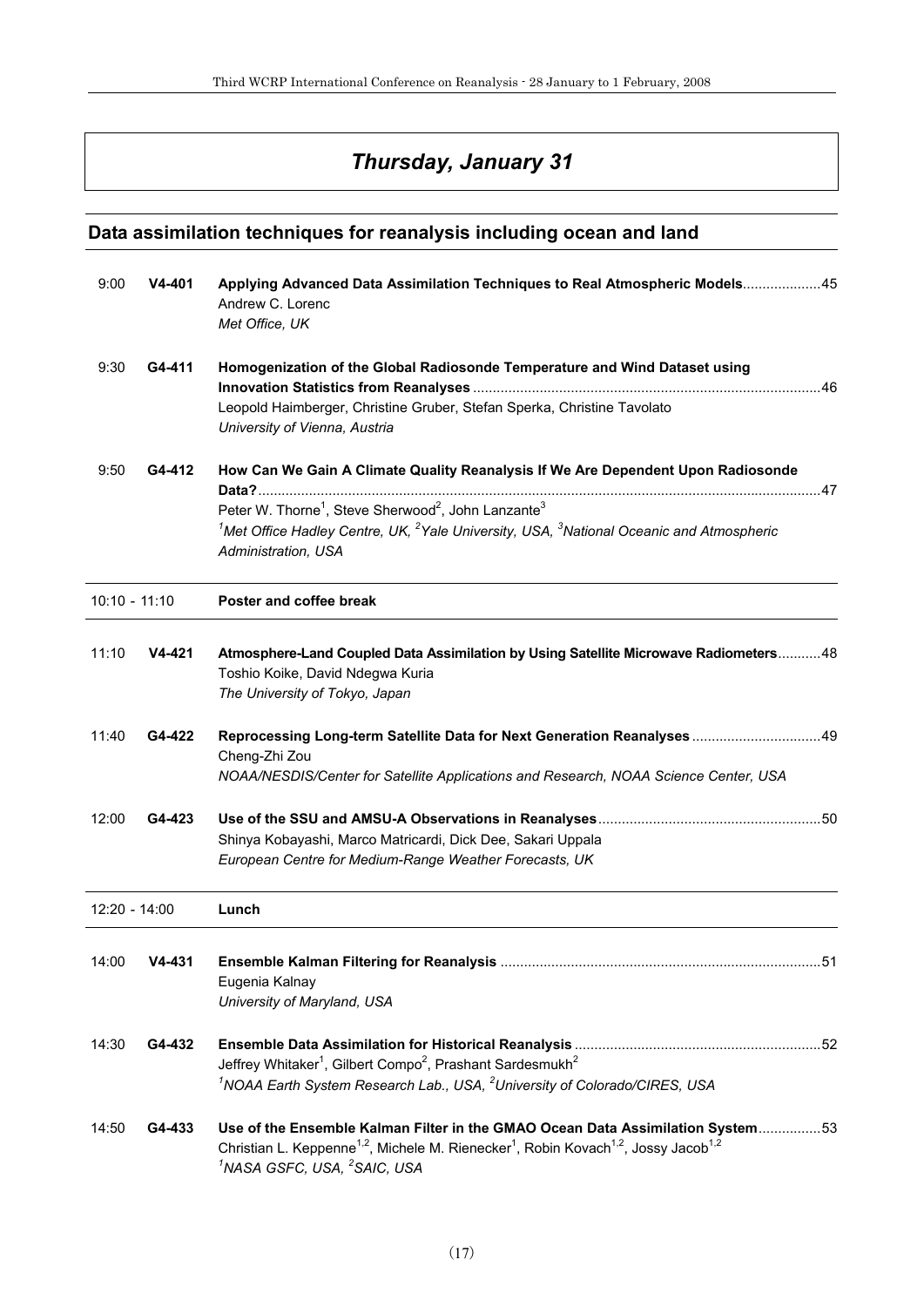| 15:10         | G4-434   | GFDL's Coupled Ensemble Data Assimilation System, 1980-2006 Oceanic Reanalysis                                                                                                                                                                                                                                                                                                        |  |
|---------------|----------|---------------------------------------------------------------------------------------------------------------------------------------------------------------------------------------------------------------------------------------------------------------------------------------------------------------------------------------------------------------------------------------|--|
|               |          | Shaoqing Zhang, Anthorny Rosati, Metthew Harrison, Rich Gudgel                                                                                                                                                                                                                                                                                                                        |  |
|               |          | UCAR / GFDL / NOAA, Princeton University, USA                                                                                                                                                                                                                                                                                                                                         |  |
| 15:30 - 16:30 |          | Poster and coffee break                                                                                                                                                                                                                                                                                                                                                               |  |
| 16:30         | $V4-435$ | Takemasa Miyoshi <sup>1</sup> , Yoshiaki Sato <sup>1,2</sup> , T. Kadowaki <sup>1</sup> , R. Sakai <sup>1</sup> , M. Yamaguchi <sup>1</sup><br>$^1$ Japan Meteorological Agency, Japan, $^2$ NOAA, USA                                                                                                                                                                                |  |
| 17:00         | G4-436   | Particle Kalman Filtering for Data Assimilation in Meteorology and Oceanography 56<br>Ibrahim Hoteit <sup>1</sup> , Dinh-Tuan Pham <sup>2</sup> , George Triantafyllou <sup>3</sup> , Gerasimo Korres <sup>3</sup><br>$^1$ University of California at San Diego, USA, $^2$ Université de Grenoble, France, $^3$ Hellenic Center<br>of Marine research, Greece                        |  |
| 17:20         | G4-437   | A Global 4D-Var Data Assimilation Experiment with a Fully Coupled GCM 57<br>Nozomi Sugiura <sup>1</sup> , Toshiyuki Awaji <sup>1,2</sup> , Shuhei Masuda <sup>1</sup> , Takashi Mochizuki <sup>1</sup> , Takahiro Toyoda <sup>1</sup> ,<br>Hiromichi Igarashi <sup>1</sup> , Yoichi Ishikawa <sup>2</sup><br><sup>1</sup> FRCGC, JAMSTEC, Japan, <sup>2</sup> Kyoto University, Japan |  |
| 17:40         | G4-441   | Dick Dee, Sakari Uppala, Shinya Kobayashi, Magnus Lindskog, Adrian Simmons<br>European Centre for Medium-Range Weather Forecasts, UK                                                                                                                                                                                                                                                  |  |
| 18:00         | G4-442   | Nick Rayner <sup>1</sup> , the other members of the GCOS SST & SI Working Group<br><sup>1</sup> Met Office Hadley Centre, UK                                                                                                                                                                                                                                                          |  |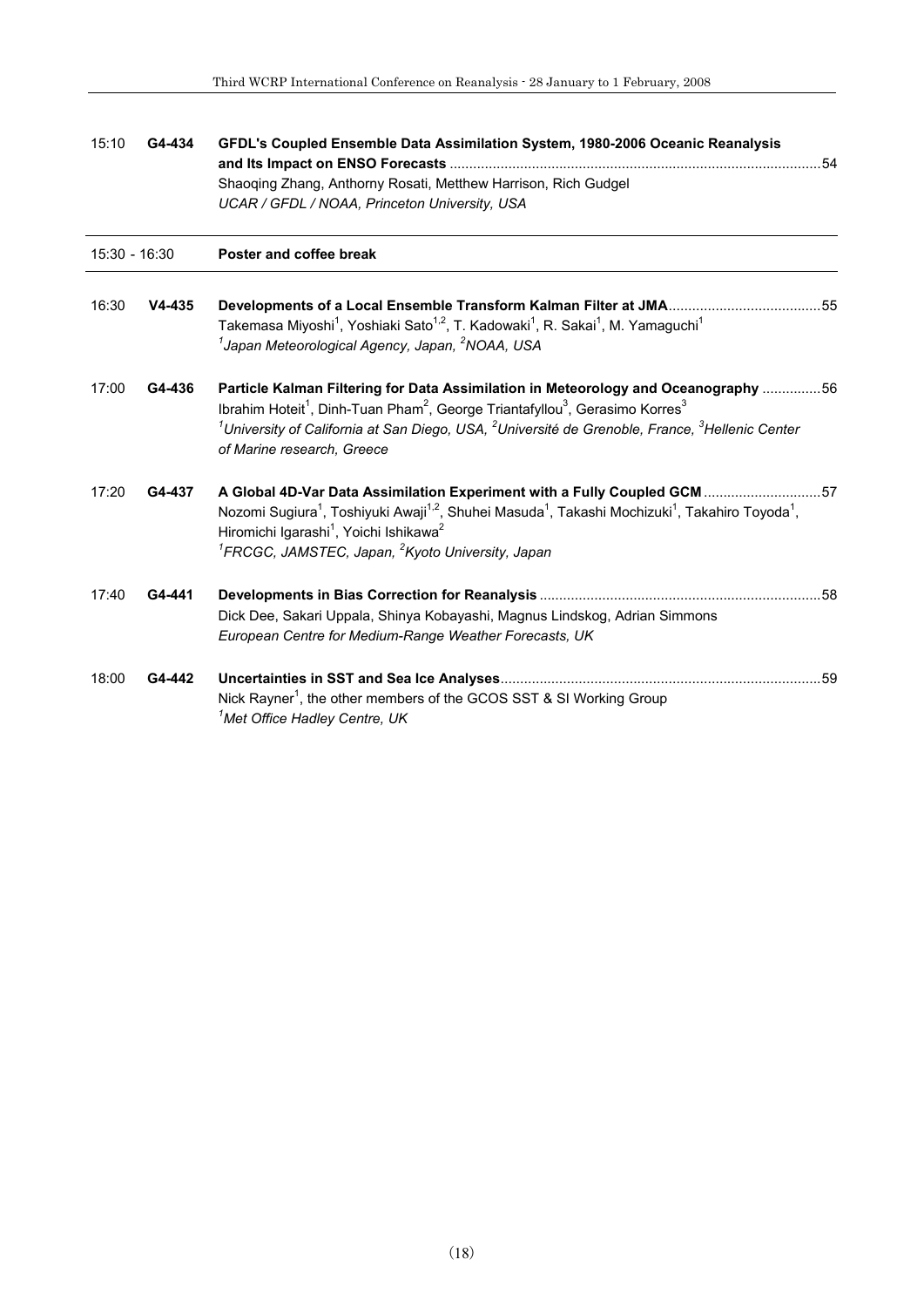## *Friday, February 1*

#### **Future reanalysis**

| 9:00            | $V5-511$ | Gilbert P. Compo <sup>1,2</sup> , Jeffrey S. Whitaker <sup>2</sup> , Prashant D. Sardeshmukh <sup>1,2</sup><br><sup>1</sup> University of Colorado at Boulder, USA, <sup>2</sup> NOAA, USA      |
|-----------------|----------|-------------------------------------------------------------------------------------------------------------------------------------------------------------------------------------------------|
| 9:30            | G5-512   | David H. Bromwich, Keith M. Hines<br>The Ohio State University, USA                                                                                                                             |
| 9:50            | G5-513   | The New Reanalysis and Reforecasts of the NCEP Climate Forecast System (CFSRR)63<br>Suranjana Saha (*This paper will be presented by Robert Kistler on behalf of the authors.)<br>NWS/NOAA, USA |
| 10:10           | G5-514   | GCOS/WCRP Working Group on Observational Data Sets for Reanalysis  64<br>Russell S. Vose<br>National Climatic Data Center, USA                                                                  |
| $10:30 - 10:50$ |          | Short coffee break                                                                                                                                                                              |
|                 |          |                                                                                                                                                                                                 |

### 10:50 - 12:40 **Panel Discussion**

#### **Future Reanalysis and International Cooperation**

- Chair: Prof. Michael Manton Panelist: Dr. Adrian Simmons Dr. Kevin Trenberth Prof. Tetsuzo Yasunari Prof. Detlef Stammer
- 12:40 12:50 **Adoption of Proposal**
- 12:50 13:00 **Closing**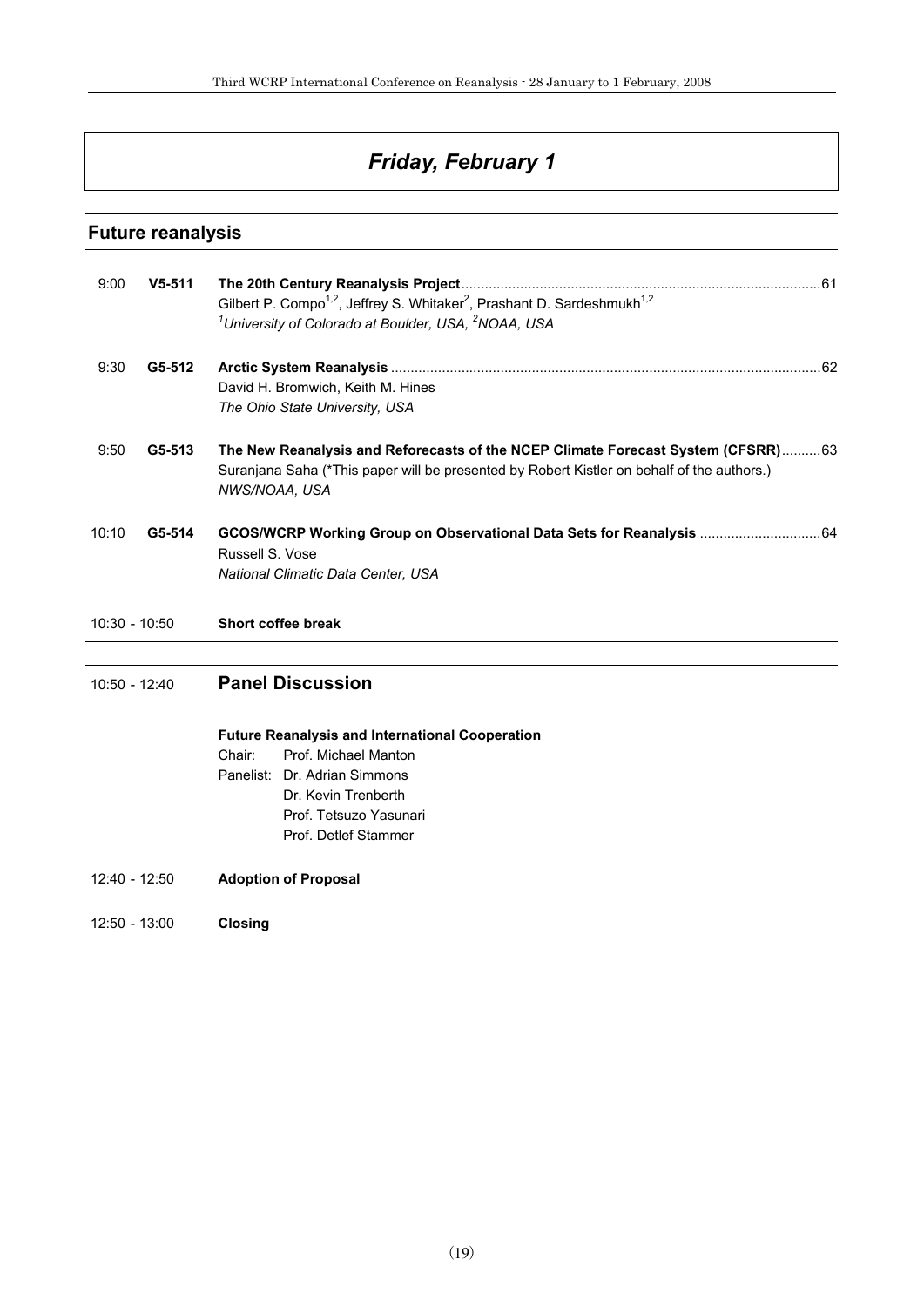## *Poster Presentations*

### **Day 2 (Tuesday, January 29)**

| P2-01              | Sensitivity Experiments of Initial Values Affection on Multi-schemes of Cululus                                                                                                                                                                                                                                                                     |  |
|--------------------|-----------------------------------------------------------------------------------------------------------------------------------------------------------------------------------------------------------------------------------------------------------------------------------------------------------------------------------------------------|--|
|                    | Guangbi He, Wenliang Gao<br>CMA, China                                                                                                                                                                                                                                                                                                              |  |
| P2-03              | Tatsuya Motoyama<br>Japan Meteorological Agency, Japan                                                                                                                                                                                                                                                                                              |  |
| P2-04              | Relationship between Surface Air Temperature in JRA-25 and Vegetation  67<br>Hirotaka Kamahori, Tomoaki Ose, Kiyotoshi Takahashi, Masaru Chiba, Nobuo Yamazaki<br>Japan Meteorological Agency, Japan                                                                                                                                                |  |
| P <sub>2</sub> -05 | <b>CANCELLED</b>                                                                                                                                                                                                                                                                                                                                    |  |
| P2-06              | A. A. Abdalla<br>Egyptian Meteorological Authority Qoubry Al-Qouba Cairo, Egypt                                                                                                                                                                                                                                                                     |  |
| P2-07              | Janusz W. Krzyścin<br>Polish Academy of Sciences, Poland                                                                                                                                                                                                                                                                                            |  |
| P2-09              | Collaborative Effect of a Cold Surge and Tropical Intraseasonal Variation on a Heavy<br>Satoru Yokoi <sup>1</sup> , Jun Matsumoto <sup>2,3</sup><br>${}^{1}$ Graduate School of Science, the University of Tokyo, Japan, ${}^{2}$ Tokyo Metropolitan University,<br>Japan, <sup>3</sup> Japan Agency for Marine-Earth Science and Technology, Japan |  |
| P <sub>2</sub> -10 | Climatological Vertical Structure of Meridional Circulation over Asia and Africa in Boreal<br>Masaru Chiba, Kiyotoshi Takahashi, Nobuo Yamazaki, Hirotaka Kamahori<br>Japan Meteorological Agency, Japan                                                                                                                                            |  |
| P2-11              | The Analysis of Large Scale Atmospheric Circulation which Intensified the Baiu-front:<br>Yayoi Harada <sup>1</sup> , Hiroaki Naoe <sup>2</sup><br>$1$ Japan Meteorological Agency, Japan, $2$ Meteorological Research Institute                                                                                                                     |  |
| P2-12              | The Feature of Atmospheric Circulation in the Extremely Warm Winter 2006/2007  74<br>Hiroshi Hasegawa, Yayoi Harada, Hiroshi Nakamigawa, Atsushi Goto<br>Japan Meteorological Agency, Japan                                                                                                                                                         |  |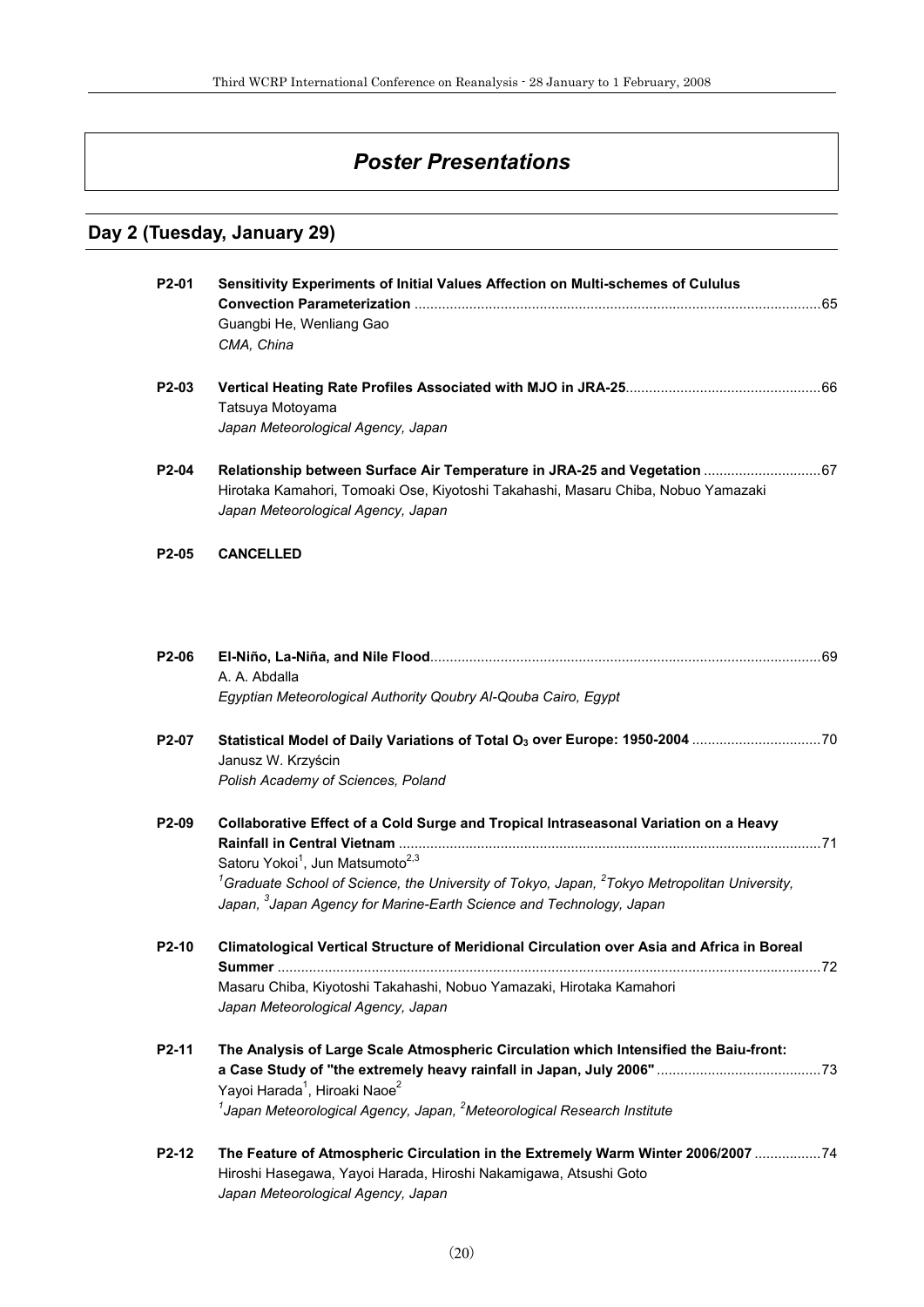| P2-13              | Momentum Budget Analysis of Zonal Mean Flow by Using Isentropic Representation of                                                                                                                                                                         |
|--------------------|-----------------------------------------------------------------------------------------------------------------------------------------------------------------------------------------------------------------------------------------------------------|
|                    | Masashi Ujiie                                                                                                                                                                                                                                             |
|                    | Japan Meteorological Agency, Japan                                                                                                                                                                                                                        |
| P2-14              | Devaraj Rajan <sup>1,2</sup> , Toshio Koike <sup>1</sup> , Jun Matsumoto <sup>1</sup>                                                                                                                                                                     |
|                    | <sup>1</sup> University of Tokyo, Japan, <sup>2</sup> NCMRWF, Ministry of Earth Sciences, India                                                                                                                                                           |
| P2-15              | Recent Variation of the Atmospheric Branch of the Hydrological Cycle over the Yellow                                                                                                                                                                      |
|                    |                                                                                                                                                                                                                                                           |
|                    | Akiyo Yatagai <sup>1</sup> , Pingping Xie <sup>2</sup>                                                                                                                                                                                                    |
|                    | ${}^{7}$ Research Institute for Humanity and Nature, Japan, ${}^{2}$ Climate Prediction Center, NOAA, USA                                                                                                                                                 |
| P2-17              |                                                                                                                                                                                                                                                           |
|                    | Jonas Olsson <sup>1</sup> , Cintia Uvo <sup>2</sup> , Erik Kjellström <sup>1</sup>                                                                                                                                                                        |
|                    | $1$ Swedish Meteorological and Hydrological Institute, Sweden, $2$ Lund University, Sweden                                                                                                                                                                |
| P <sub>2</sub> -18 |                                                                                                                                                                                                                                                           |
|                    | Per Kållberg                                                                                                                                                                                                                                              |
|                    | Swedish Meteorological and Hydrological Institute, Sweden                                                                                                                                                                                                 |
| P2-21              | Reproducibility of Precipitation Variability over the Gulf of Guinea and the Western                                                                                                                                                                      |
|                    |                                                                                                                                                                                                                                                           |
|                    | Tomohito J. Yamada <sup>1,2,3</sup> , Shinjiro Kanae <sup>2</sup> , Taikan Oki <sup>2</sup> , Yukiko Hirabayashi <sup>4</sup> , Takeshi Enomoto <sup>5</sup> ,<br>Akira Yoshida <sup>5</sup> , Nobumasa Komori <sup>5</sup> , Wataru Ohfuchi <sup>5</sup> |
|                    | $1$ NASA Goddard Space Flight Center, USA, $2$ University of Tokyo, Japan, $3$ Japan Society for the                                                                                                                                                      |
|                    | Promotion of Science (PD), Japan, <sup>4</sup> University of Yamanashi, Japan, <sup>5</sup> Japan Agency for<br>Marine-Earth Science and Technology, Japan                                                                                                |
| P2-22              |                                                                                                                                                                                                                                                           |
|                    | Kazuyo Murazaki, Kazuo Kurihara, Hidetaka Sasaki, Izuru Takayabu, Takao Uchiyama<br>Meteorological Research Institute, Japan                                                                                                                              |
| P2-23              | Verification of the ECHAM4.5 Global Model Skill for the October to December Rainfall                                                                                                                                                                      |
|                    |                                                                                                                                                                                                                                                           |
|                    | Deus Bamanya                                                                                                                                                                                                                                              |
|                    | Uganda Meteorological Department, Uganda                                                                                                                                                                                                                  |
| P2-25              | This paper has been changed to ORAL presentation (G2-342)                                                                                                                                                                                                 |
|                    |                                                                                                                                                                                                                                                           |

| $P2-26$ | Using Reanalysis SST Data for Establishing Extreme Drought and Rain Predicting                                     |  |
|---------|--------------------------------------------------------------------------------------------------------------------|--|
|         | .84                                                                                                                |  |
|         | Nguyen Duc Hau <sup>1</sup> , Nguyen Thi Minh Phuong <sup>1</sup> , Le Tu Anh <sup>2</sup>                         |  |
|         | <sup>1</sup> National Center For Hydrometeorological Forecast, Viet Nam, <sup>2</sup> National HydroMeteorological |  |
|         | Service, Viet Nam                                                                                                  |  |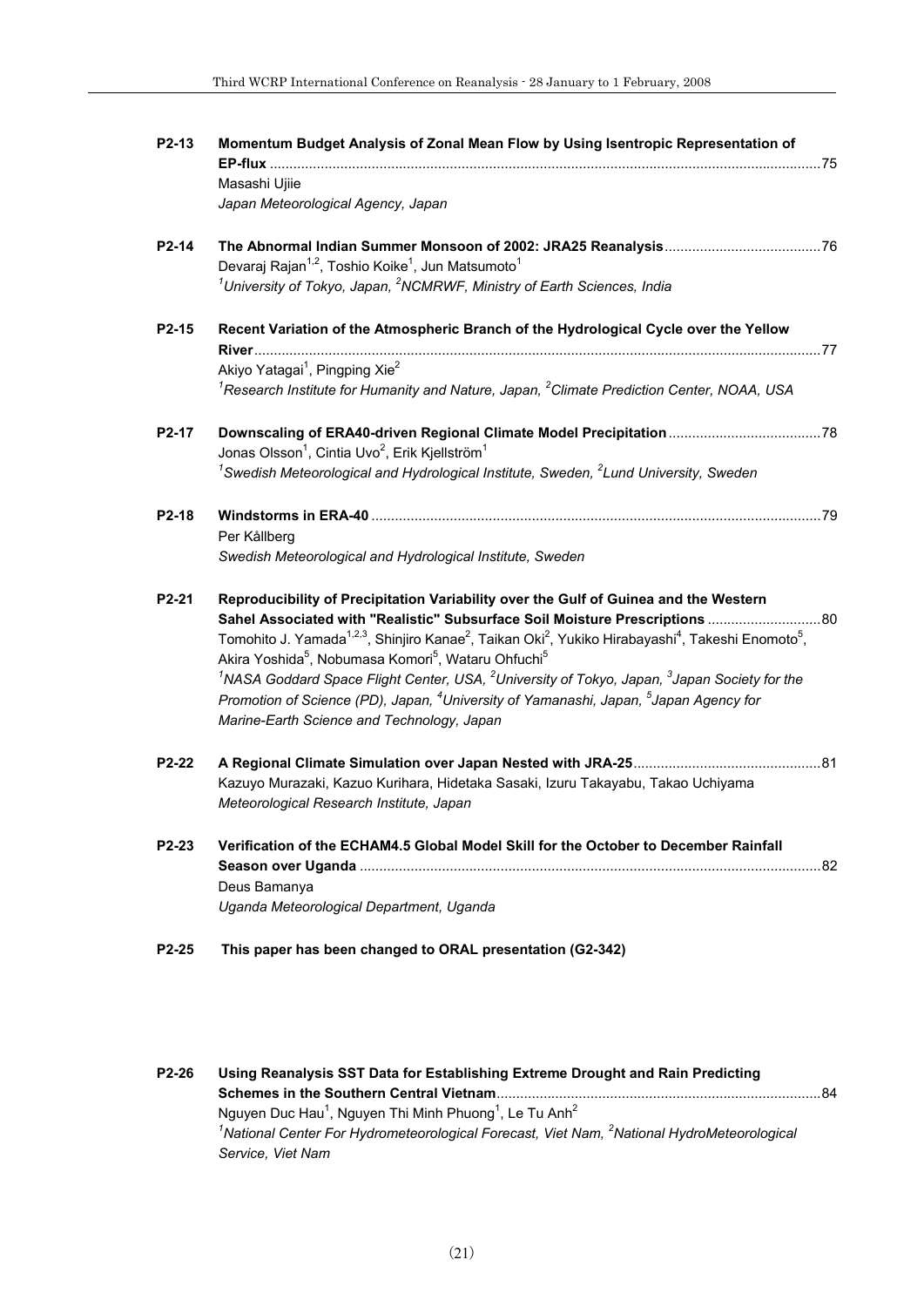| P2-27 | Yukiko Naruse, Shuhei Maeda<br>Japan Meteorological Agency, Japan                                                                                                                                                                                                                                                         |  |
|-------|---------------------------------------------------------------------------------------------------------------------------------------------------------------------------------------------------------------------------------------------------------------------------------------------------------------------------|--|
| P2-28 | Use of NCEP Reanalysis in Forecasting of Monsoon Rainfall at Long-range and High                                                                                                                                                                                                                                          |  |
|       | Krushna C Gouda, Prasant Goswami<br>CSIR Centre for Mathematical Modelling and Computer Simulation, India                                                                                                                                                                                                                 |  |
| P2-29 | Effect of Ocean Boundary Conditions on South America Rainfall Seasonal Prediction 87<br>Caio A. S. Coelho, Magdalena Balmaseda <sup>2</sup><br><sup>'</sup> CPTEC, INPE, Brazil, <sup>2</sup> ECMWF, UK                                                                                                                   |  |
| P2-30 | Atsuyoshi Manda<br>Nagasaki University, Japan                                                                                                                                                                                                                                                                             |  |
| P2-31 | 8989 Seasonal Rainfall Prediction Based on Data Assimilation-Nigeria Experience<br>Juddy N. Okpara <sup>1</sup> , Anthony C. Anuforom <sup>2</sup> , Nnadozie O. Nnoli <sup>2</sup> , Kolawole S. Muyiolu <sup>2</sup><br>$1$ Indian Institute of Technology, Roorkee, India, $2$ Nigerian Meteorological Agency, Nigeria |  |
| P2-33 | Applicability of Reanalysis Information for Agricultural Planning in Nigeria90<br>Micheal O. Okwara, Ishiaku Ishiaku, Juddy N. Okpara, Jasper Nkemakolam<br>Regional Meteorological Research and Training Institute, Nigeria                                                                                              |  |
| P2-34 | Seasonal Forecast of Nile Flood by Using Sea Surface Temperature and Indian Summer<br>$Monsoon$<br>M. A. A. Dawod<br>Meteorological Authority of Egypt, Egypt                                                                                                                                                             |  |
| P2-35 | Matt Palmer <sup>1</sup> , Tara Ansell <sup>1</sup> , Keith Haines <sup>2</sup> , Simon Tett <sup>3</sup> , Nick Rayner <sup>1</sup><br>$1$ Met Office Hadley Centre, UK, $2$ NERC Environmental Systems Science Centre, University of<br>Reading, UK, <sup>3</sup> School of Geosciences, University of Edinburgh, UK    |  |
| P2-36 | A Preliminary Look at Water Vapor and Hydrometeor Structure in the NASA GEOS-5<br>Franklin Robertson <sup>1</sup> , Julio Bacmeister <sup>2</sup> , Michael Bosilovich <sup>2</sup><br><sup>1</sup> NASA/MSFC, USA, <sup>2</sup> GSFC/NASA, USA                                                                           |  |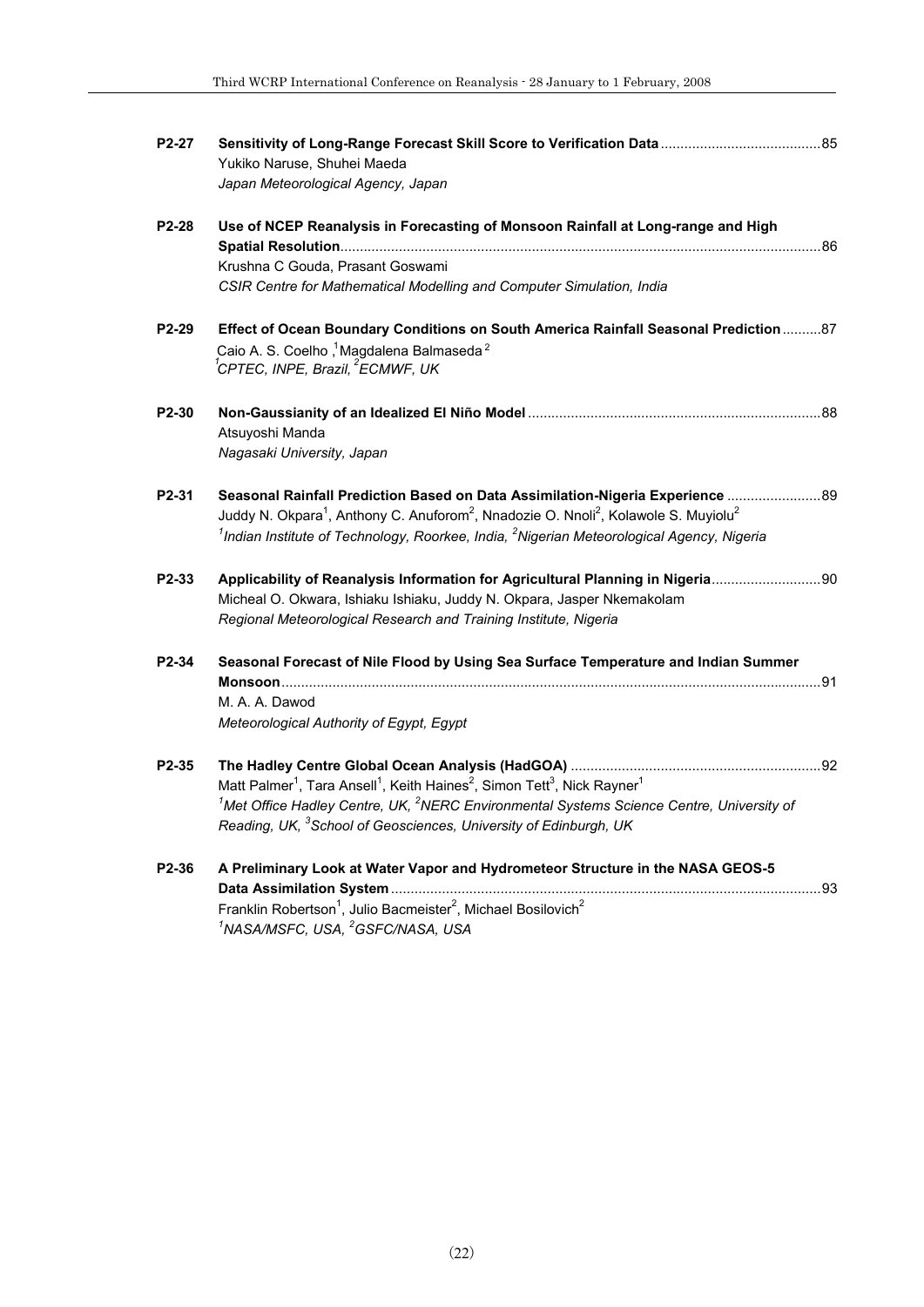## **Day 3 (Wednesday, January 30)**

| P3-01 | Global Simulation of Stable Water Isotope Circulation Using Iso-GSM and Spectrum Nudging 94<br>Kei Yoshimura <sup>1,2</sup> , Masao Kanamitsu <sup>1</sup> , Taikan Oki <sup>2</sup> , John Roads <sup>1</sup><br><sup>1</sup> Scripps Institution of Oceanography, University of California, USA, $2$ Institute of Industrial<br>Science, The University of Tokyo, Japan |  |
|-------|---------------------------------------------------------------------------------------------------------------------------------------------------------------------------------------------------------------------------------------------------------------------------------------------------------------------------------------------------------------------------|--|
| P3-03 | Wintertime Wind Stress Curl Field in the North Atlantic and Their Relation to<br>Shusaku Sugimoto, Kimio Hanawa<br>Tohoku University, Japan                                                                                                                                                                                                                               |  |
| P3-04 | Dynamical Ocean State during 1990-2006, Estimated from a 4 Dimensional Variational<br>Shuhei Masuda <sup>1</sup> , Toshiyuki Awaji <sup>1,2</sup> , Nozomi Sugiura <sup>1</sup> , Takahiro Toyoda <sup>1</sup> , Hiromichi Igarashi <sup>1</sup><br><sup>1</sup> Frontier Research Center for Global Change, JMSTEC, Japan, <sup>2</sup> Kyoto University, Japan          |  |
| P3-05 | A Discrepancy between Observed and OGCM-simulated Trends in Recent SSTs of the<br>Goro Yamanaka<br>Meteorological Research Institute, Japan                                                                                                                                                                                                                               |  |
| P3-06 | New Ocean Data Assimilation System for Monitoring ENSO at Japan Meteorological Agency 98<br>Taizo Soga, Ichiro Ishikawa, Satoshi Matsumoto, Yosuke Fujii, Tamaki Yasuda<br>Japan Meteorological Agency, Japan                                                                                                                                                             |  |
| P3-07 | Global Ocean Monitoring: A Synthesis of NCEP's Atmospheric and Oceanic Analysis99<br>Yan Xue<br>NCEP/NOAA, USA                                                                                                                                                                                                                                                            |  |
| P3-08 | Design and Validation of an Offline Oceanic Tracer Transport Model using Reanalysis<br>Vinu Valsala <sup>1</sup> , Shamil Maksyutov <sup>1</sup> , Motoyoshi Ikeda <sup>2</sup><br><sup>1</sup> CGER, National Institute for Environmental Studies, Japan, <sup>2</sup> Graduate School of<br>Environmental Sciences, Hokkaido University, Japan                          |  |
| P3-09 | Armin Köhl, Detlef Stammer<br>Institution of Oceanography, Germany                                                                                                                                                                                                                                                                                                        |  |
| P3-11 | Southwest and Northeast Monsoon Season of India During 2004 as Seen by JRA25 and<br>Devaraj Rajan <sup>1,2</sup> , Toshio Koike <sup>1</sup> , Kenji Taniguchi <sup>1</sup><br><sup>1</sup> University of Tokyo, Japan, <sup>2</sup> NCMRWF, Ministry of Earth Sciences, India                                                                                            |  |
| P3-12 | Naeem Shah<br>Pakistan Meteorological Department, Pakistan                                                                                                                                                                                                                                                                                                                |  |
| P3-14 | Reanalysis Application to Estimate the Variability of the South America Monsoon  104<br>Ana Elizabethe da Silva <sup>1</sup> , Leila M. Véspoli de Carvalho <sup>1,2</sup><br>$^1$ University of Sao Paulo, Brazil, $^2$ Institute for Computational Earth System Science, UCSB, USA                                                                                      |  |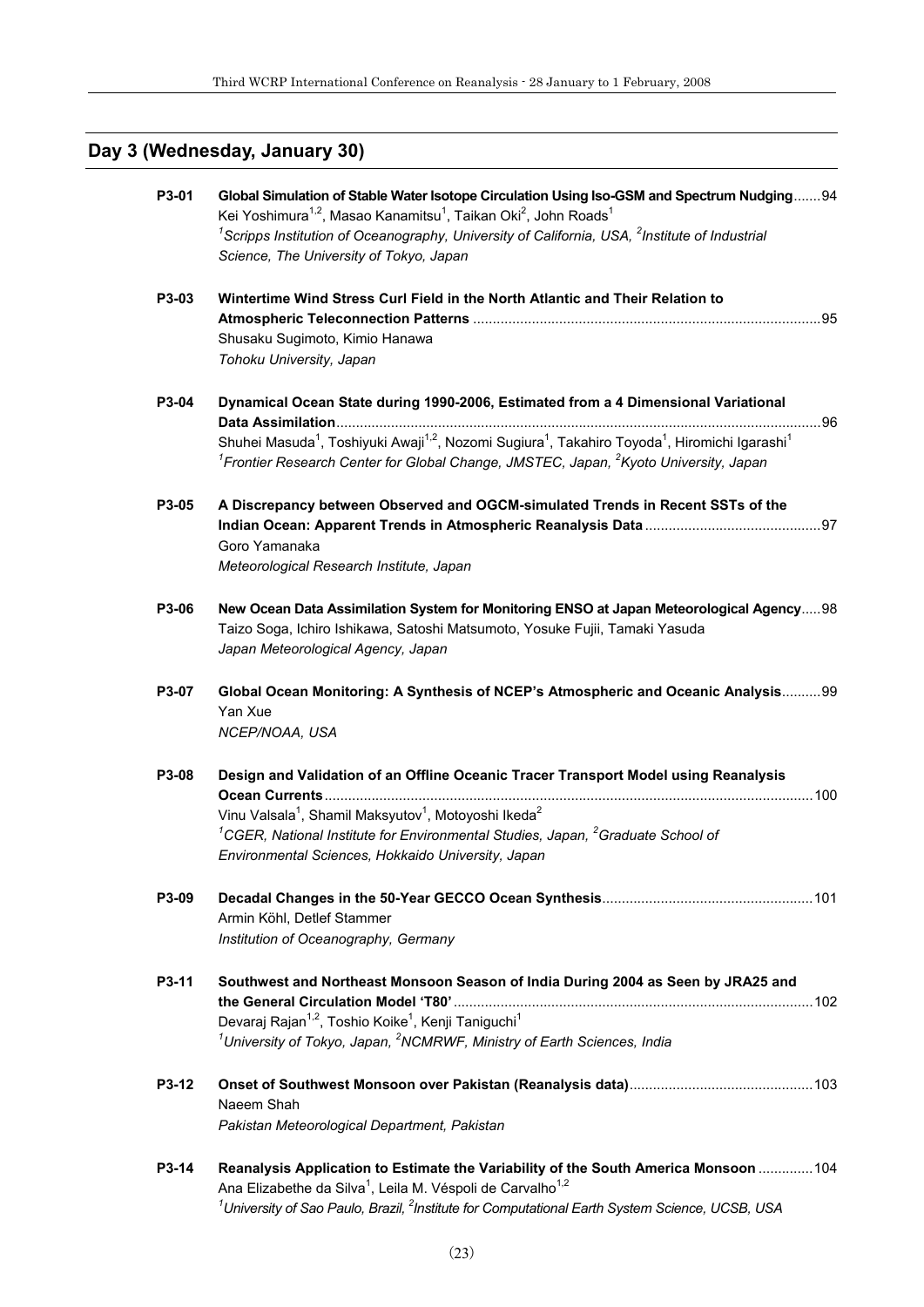| P3-15 | I-NCEP: Evaluation of (Interpolated) NCEP Reanalysis Rainfall against High-Resolution                                                                                                                                                                                                                                                                                                                                                         |
|-------|-----------------------------------------------------------------------------------------------------------------------------------------------------------------------------------------------------------------------------------------------------------------------------------------------------------------------------------------------------------------------------------------------------------------------------------------------|
|       | K. V. Ramesh, P. Goswami<br>CSIR Centre for Mathematical Modelling and Computer Simulation, India                                                                                                                                                                                                                                                                                                                                             |
| P3-16 | EAM Precipitation and Subtropical High Characteristics of Multi-Reanalysis Data Sets 106<br><b>Bing Zhou</b><br>NMC/CMA, China                                                                                                                                                                                                                                                                                                                |
| P3-17 | Intercomparison of Atmospheric Water Balance over Indian Monsoon Region Using<br>Prasanna Venkatraman <sup>1</sup> , Tetsuzo Yasunari <sup>2</sup>                                                                                                                                                                                                                                                                                            |
|       | <sup>1</sup> Graduate School of Environmental Studies, Nagoya University, Japan, <sup>2</sup> Hydrospheric<br>Atmospheric Research Center, Nagoya University, Japan                                                                                                                                                                                                                                                                           |
| P3-18 | Comparison of Local Precipitation-SST Relationship among Four Reanalysis Datasets108<br>Osamu Arakawa, Akio Kitoh<br>Meteorological Research Institute, Japan                                                                                                                                                                                                                                                                                 |
| P3-19 | Evaluation of East Asian Summer Monsoon Precipitation in Reanalyses  109<br>Shoji Kusunoki, Osamu Arakawa<br>Meteorological Research Institute, Japan                                                                                                                                                                                                                                                                                         |
| P3-21 | Dirceu L. Herdies <sup>1</sup> , José A. Aravéquia <sup>1</sup> , Luis F. Sapucci <sup>1</sup> , Luis Gustavo G. de Gonçalves <sup>2</sup><br><sup>1</sup> CPTEC/INPE, Brazil, <sup>2</sup> GSFC/NASA, USA                                                                                                                                                                                                                                    |
| P3-22 | Discrepancy of Surface Wind System between GAME Reanalysis and in-situ<br>Observations in the Central Tibetan Plateau during 1998 Monsoon Season 111<br>Saneyuki Takano, Ken'ichi Ueno<br>Graduate School of Life and Environmental Sciences, Univ. Tsukuba, Japan                                                                                                                                                                            |
| P3-23 | Evaluation of Net Precipitation in Reanalysis Data: the Arctic Ocean, Antarctica, Amur<br>112<br>River Basin and Ice Cap on Mt. Wrangell<br>Kazuhiro Oshima <sup>1</sup> , Yoshihiro Tachibana <sup>1</sup> , Teppei J. Yasunari <sup>2</sup> , Koji Yamazaki <sup>1</sup><br>$^{1}$ Hokkaido University, Japan, $^{2}$ Institute of Observational Research for Global Change, Japan<br>Agency for Marine-Earth Science and Technology, Japan |
| P3-24 | Intraseasonal and Interannual Variability of the Indian Summer Monsoon in the JRA25<br>Sarat C. Kar, A. K. Bohra<br>National Centre for Medium Range Weather Forecasting, India                                                                                                                                                                                                                                                               |
| P3-25 | Jonathan Cedeño, M. Pilar Cornejo-Grunauer<br>Escuela Superior Politécnica del Litoral, Ecuador                                                                                                                                                                                                                                                                                                                                               |
| P3-26 | Impact of Biases of Water Vapor in Reanalysis on Rainfall over the Southeast Asian<br>Hiroshi G. Takahashi, Takao Yoshikane<br>FRCGC, JAMSTEC, Japan                                                                                                                                                                                                                                                                                          |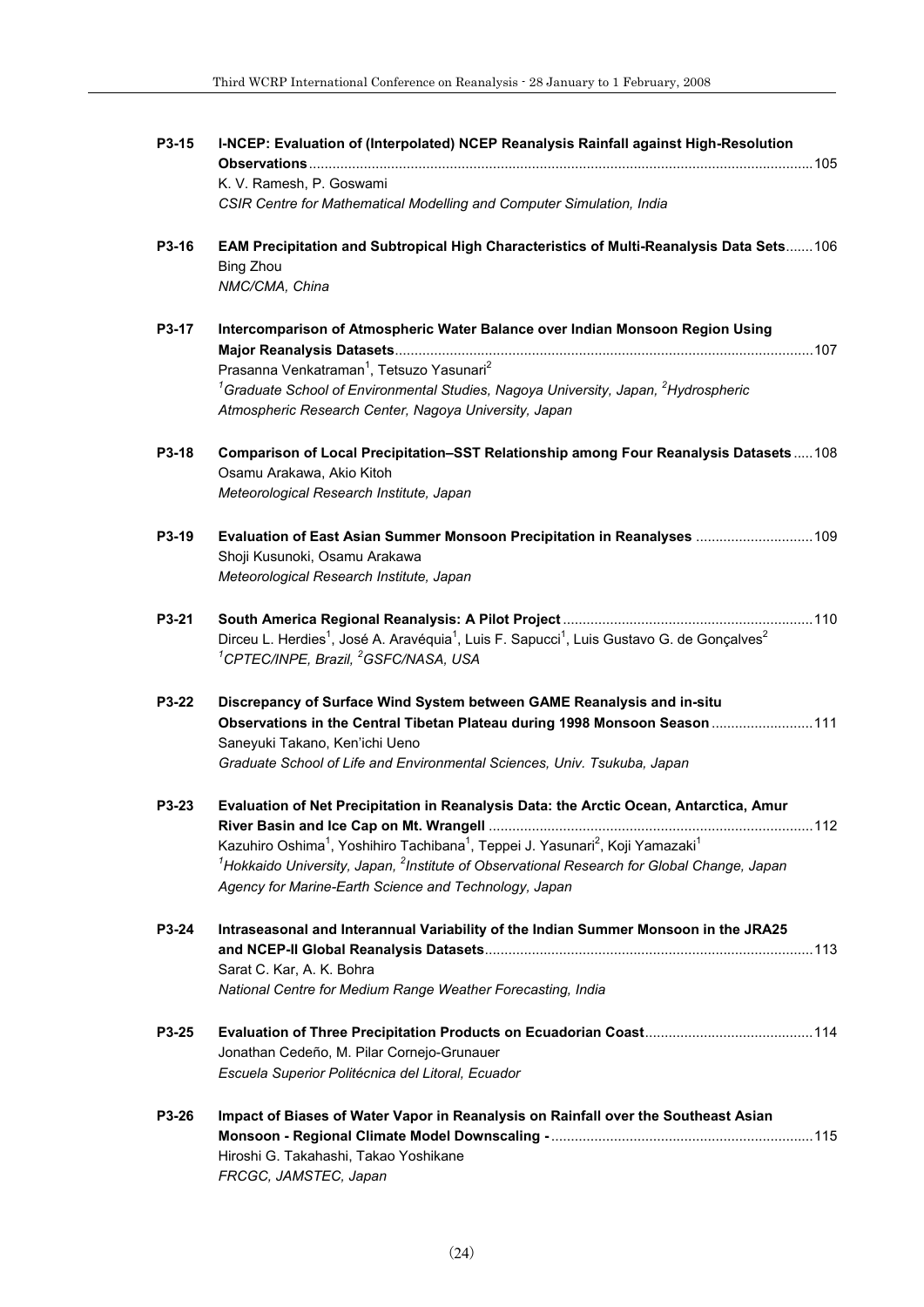| P3-27 |                                                                                                                                                                                                                                                                                                                                                                                                                                    |  |
|-------|------------------------------------------------------------------------------------------------------------------------------------------------------------------------------------------------------------------------------------------------------------------------------------------------------------------------------------------------------------------------------------------------------------------------------------|--|
|       | Kiyotoshi Takahashi, Nobuo Yamazaki, Masaru Chiba, Hirotaka Kamahori<br>Japan Meteorological Agency, Japan                                                                                                                                                                                                                                                                                                                         |  |
| P3-28 | Results of Studies on Climate Change in Mongolia Using Re-analysis Data  117<br>Bayasgalan Gerelchuluun, Natsagdorj Luvsan, Gomboluudev Purev<br>Insitiute of Meteorology and Hydrology, Mongolia                                                                                                                                                                                                                                  |  |
| P3-29 | <b>Comparison of Seasonal Cycles of Land Surface Hydrological Processes between</b>                                                                                                                                                                                                                                                                                                                                                |  |
|       | Toshiyuki Nakaegawa<br>MRI, Japan                                                                                                                                                                                                                                                                                                                                                                                                  |  |
| P3-30 | Evaluation of the GEOS5 Reanalysis System with CEOP Station Observations and                                                                                                                                                                                                                                                                                                                                                       |  |
|       | Michael Bosilovich <sup>1</sup> , David Mocko <sup>2</sup> , John O. Roads <sup>3</sup> , Alan K. Betts <sup>4</sup><br>${}^{1}$ GSFC/NASA, USA, ${}^{2}$ SAIC, GSFC/NASA, USA, ${}^{3}$ Scripps Institute of Oceanography, USA,<br><sup>4</sup> Atmospheric Research, USA                                                                                                                                                         |  |
| P3-31 | Determining Biases in Hadley Circulation Reanalyses Using Independent Aircraft<br>Joel Tenenbaum, L. Rukhovets<br>SUNY Purchase, USA                                                                                                                                                                                                                                                                                               |  |
| P3-32 | Comparison of Monthly Mean Temperature between the Observational Data and the<br>Hidehiko Isobe, Yoshikazu Fukuda, Kengo Miyaoka, Akiko Matsuda<br>Japan Meteorological Agency, Japan                                                                                                                                                                                                                                              |  |
| P3-33 | Tomoaki Ose, Hirotaka Kamahori<br>JMA, Japan                                                                                                                                                                                                                                                                                                                                                                                       |  |
| P3-34 | Validation of JRA-JCDAS LDA and GRiveT Terrestrial Water Storage Model Using<br>Keiko Yamamoto <sup>1</sup> , Tosiyuki Nakaegawa <sup>2</sup> , Takashi Hasegawa <sup>1</sup> , Yoichi Fukuda <sup>1</sup> ,<br>Makoto Taniguchi <sup>3</sup><br>${}^{1}$ Graduate School of Science, Kyoto University, Japan, ${}^{2}$ Meteorological Research Institute,<br>Japan, <sup>3</sup> Research Institute of Humanity and Nature, Japan |  |
| P3-35 | Discrepancy of Mass Transport between the Northern and Southern Hemispheres<br>among the ERA-40, NCEP/NCAR, NCEP-DOE AMIP-2 and JRA-25 Reanalysis 124<br>Jianping Li <sup>1,2</sup> , Yufei Zhao <sup>1,2</sup><br>${}^{1}$ LASG, Institute of Atmospheric Physics, Chinese Academy of Sciences, China, ${}^{2}$ Lanzhou<br>University, China                                                                                      |  |
| P3-36 | Nick Rayner <sup>1</sup> , Jen Hardwick <sup>1</sup> , John Kennedy <sup>1</sup> , Simon Tett <sup>2</sup><br>$1$ Met Office Hadley Centre, UK, $2$ School of Geosciences, University of Edinburgh, UK                                                                                                                                                                                                                             |  |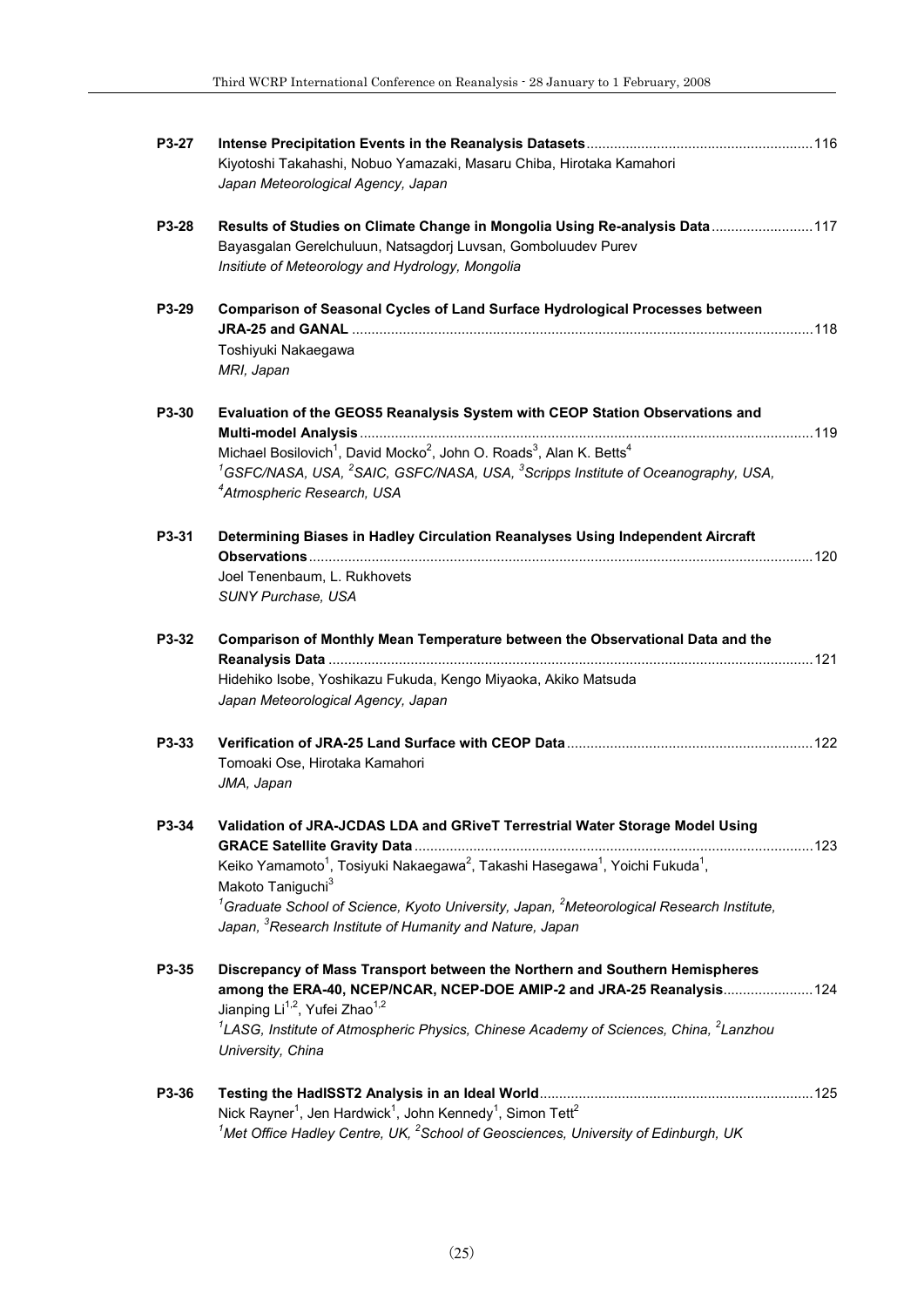## **Day 4 (Thursday, January 31)**

| P4-01        | A. A. Abdalla<br>Egyptian Meteorological Authority, Qoubry Al-Qouba, Cairo, Egypt                                                                                                                                                                                                                                                                                                                                                         |  |
|--------------|-------------------------------------------------------------------------------------------------------------------------------------------------------------------------------------------------------------------------------------------------------------------------------------------------------------------------------------------------------------------------------------------------------------------------------------------|--|
| P4-02        | The ENSO Effect on the Temporal and Spatial Distribution of Global Lightning Activity127<br>Themis G. Chronis <sup>1</sup> , Steven J. Goodman <sup>2</sup> , Daneil Cecil <sup>1</sup> , Dennis Buecheler <sup>1</sup><br><sup>1</sup> NASA-MSFC, USA, <sup>2</sup> NOAA-NESDIS, USA                                                                                                                                                     |  |
| P4-03        | Evaluating IPCC AR4 Coupled Models with NCEP/NCAR Data: Asian Monsoon Domain  128<br>Sudhir Sabade, Ramesh Kripalani, Ashwini Kulkarni<br>Indian Institute of Tropical Meteorology, India                                                                                                                                                                                                                                                 |  |
| P4-05        | Comparison of Reanalysis Datasets as Forcing Data of Global Terrestrial Ecosystem<br>Akihiko Ito <sup>1,2</sup><br><sup>1</sup> National Institute for Environmental Studies, Japan, <sup>2</sup> Frontier Research Center for Global<br>Change, Japan                                                                                                                                                                                    |  |
| P4-06        | <b>Comparative Study of Recreation Conditions over European Seaside Resorts Using</b><br>Alexander Polonsky, Elena Voskresenskaya<br>Marine Hydrophysical Institute of Ukrainian Academy of Sciences, Ukraine                                                                                                                                                                                                                             |  |
| <b>P4-08</b> | Current Status of Climate Monitoring and Seasonal Prediction in Lao PDR 131<br>Vanhdy Douangmala<br>Bane Arkarth, Lao PDR                                                                                                                                                                                                                                                                                                                 |  |
| P4-11        | Synoptic Features Associated with Heavy Rainfall over Malaysia, December 2006 132<br>Hiroshi G. Takahashi <sup>1</sup> , Hatsuki Fujinami <sup>2</sup> , Yoshiki Fukutomi <sup>1</sup> , Tetsuzo Yasunari <sup>1,2</sup><br><sup>1</sup> FRCGC, JAMSTEC, Japan, <sup>2</sup> HyARC, Nagoya University, Japan                                                                                                                              |  |
| P4-12        | Intercomparison of Horizontal Wind Speed Components from NCEP/NCAR-Reanalysis<br>Jörg Winterfeldt <sup>1,2</sup><br><sup>1</sup> Institute for Coastal Research, GKSS Research Center, Germany, <sup>2</sup> IMPRS-ESM, Max Planck<br>Institute for Meteorology, Germany                                                                                                                                                                  |  |
| P4-13        | Atmospheric Circulation Influenced by the Oceanic Subtropical Front in the North<br>Fumiaki Kobashi <sup>1</sup> , Shang-Ping Xie <sup>2</sup> , Naoto Iwasaka <sup>1</sup> , Takashi T. Sakamoto <sup>3</sup><br><sup>1</sup> Tokyo University of Marine Science and Technology, Japan, <sup>2</sup> University of Hawaii, USA,<br><sup>3</sup> Japan Agency for Marine-Earth Science and Technology, Japan                              |  |
| P4-14        | Impact of Wind Profile Retrievals on the Analysis of Tropical Cyclones in the JRA-25<br>Hiroaki Hatsushika <sup>1</sup> , Junichi Tsutsui <sup>2</sup> , Michael Fiorino <sup>3</sup> , Kazutoshi Onogi <sup>4</sup><br>$1$ Toyama Prefectural Environmental Science Research Center, Japan, $2$ Central Research<br>Institute of Electric Power Industry, Japan, <sup>3</sup> NOAA, USA, <sup>4</sup> Japan Meteorological Agency, Japan |  |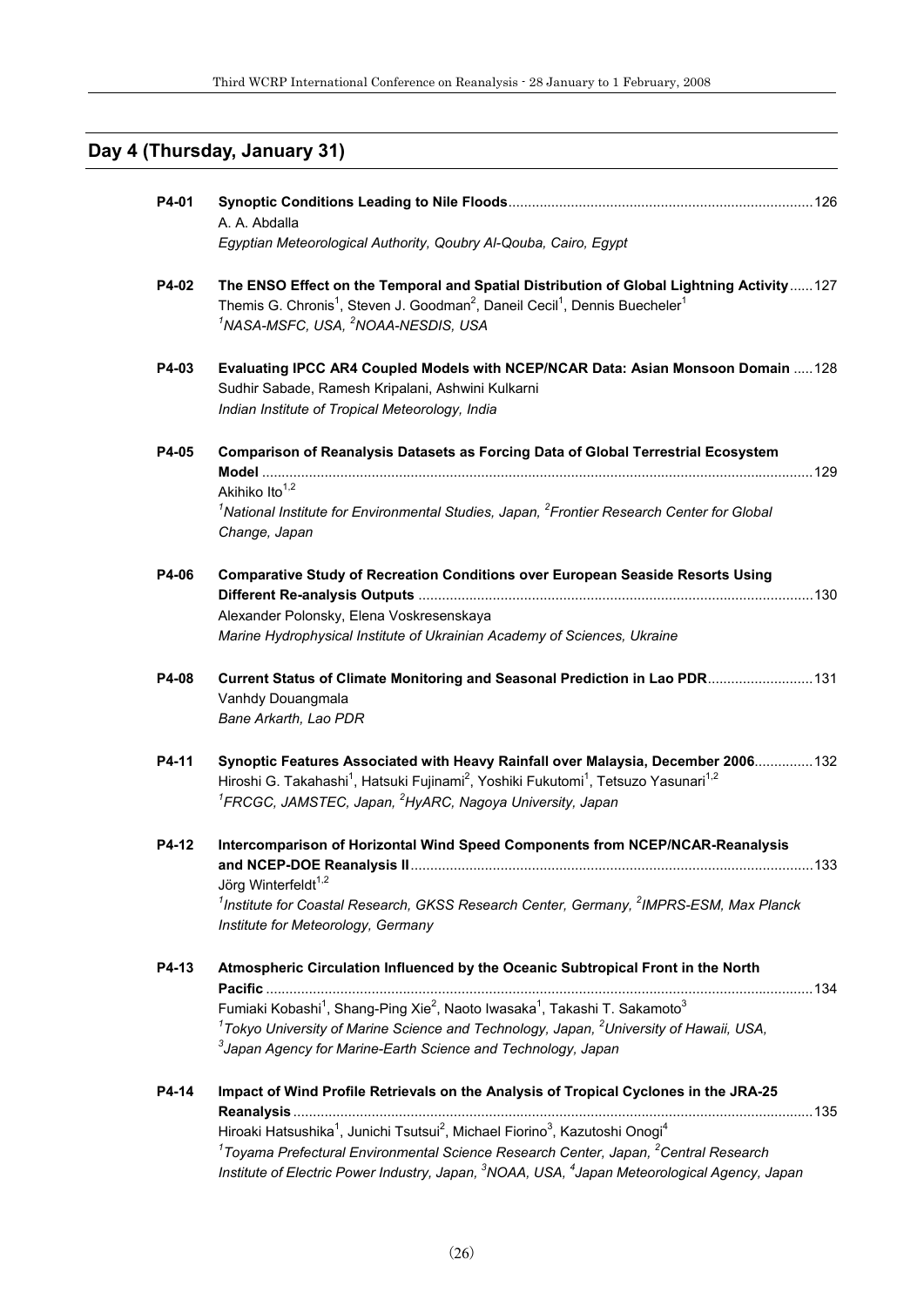| P4-15 | Uncertainties in the Analyzed Large-scale Features in a Global Data Assimilation System                                                 |  |
|-------|-----------------------------------------------------------------------------------------------------------------------------------------|--|
|       | Song-You Hong <sup>1</sup> , Jung-Eun Kim <sup>1</sup> , Hoon Park <sup>1</sup> , Jiwoo Lee <sup>1</sup> , Myung-Seo Koo <sup>1</sup> , |  |
|       | Seung-On Hwang <sup>2</sup> , Byung-Kwon Park <sup>2</sup>                                                                              |  |
|       | <sup>1</sup> Yonsei University, Korea, <sup>2</sup> KMA, Korea                                                                          |  |
| P4-18 | Lower Stratospheric Polar Temperatures in Re-analyses, and Their Tropospheric                                                           |  |
|       | Yvan J. Orsolini <sup>1</sup> , Alex Karpechko <sup>2</sup> , Grigory Nikulin <sup>3</sup>                                              |  |
|       | <sup>1</sup> Norwegian Institute for Air Research, Norway, ${}^{2}$ Finnish Meteorological Institute, Finland,                          |  |
|       | <sup>3</sup> Laboratoire de Meteorologie Dynamique, France                                                                              |  |
| P4-19 | Climatology and Interannual Variability of Upward and Downward Propagation of                                                           |  |
|       |                                                                                                                                         |  |
|       | Kazuaki Nishii, Hisashi Nakamura                                                                                                        |  |
|       | University of Tokyo, Japan                                                                                                              |  |
| P4-20 | Using Wind and Temperature Fields to Study Dehydration Mechanisms in the Tropical                                                       |  |
|       | Jasna Pittman, Timothy Miller, Franklin Robertson                                                                                       |  |
|       |                                                                                                                                         |  |
|       | NASA Marshall Space Flight Center, USA                                                                                                  |  |
| P4-21 | Surface Heat Fluxes from the NCEP/NCAR and NCEP/DOE Reanalyses at the KEO Buoy                                                          |  |
|       | Masahisa Kubota <sup>1</sup> , Noriyasu Iwabe <sup>1</sup> , Meghan F. Cronin <sup>2</sup> , Hiroyuki Tomita <sup>3</sup>               |  |
|       | $1$ Tokai University, Japan, $2$ NOAA, USA, $3$ Institute of Observational Research for Global Change,                                  |  |
|       | Japan Agency for Marine and Earth Science Technology, Japan                                                                             |  |
| P4-22 | Retrieval of Air Specific Humidity over Oceans from AMSR-E Measurements 141                                                             |  |
|       | Tsutomu Hihara, Masahisa Kubota, Tsuyoshi Watabe                                                                                        |  |
|       | Tokai University, Japan                                                                                                                 |  |
| P4-24 | Characteristics of the JRA-25 Dataset from the Viewpoint of Global Energetics  142                                                      |  |
|       | Yasushi Watarai <sup>1</sup> , Hiroshi L. Tanaka <sup>2</sup>                                                                           |  |
|       | $1$ Rissho University, Japan, $2$ University of Tsukuba, Japan                                                                          |  |
| P4-25 | Temperature Differences between ERA-40 and NCEP-NCAR Reanalysis Data and                                                                |  |
|       |                                                                                                                                         |  |
|       | Maximiliano Viale <sup>1,2</sup> , Adriana E. Fernandez <sup>2</sup>                                                                    |  |
|       | <sup>1</sup> IANIGLA, CONICET, Argentina, <sup>2</sup> CIMA, CONICET, Argentina                                                         |  |
| P4-26 |                                                                                                                                         |  |
|       | Sayaka Yasunaka <sup>1</sup> , Kimio Hanawa <sup>2</sup>                                                                                |  |
|       | $1$ University of Tokyo, Japan, $2$ Graduate School of Science, Tohoku University, Japan                                                |  |
| P4-27 | Development of a 3DVAR Ocean Data Assimilation System for the South China Sea 145                                                       |  |
|       | Xianjun Xiao <sup>1,2</sup> , Dongxiao Wang <sup>2</sup> , Jiang Zhu <sup>3</sup> , Changxiang Yan <sup>3</sup>                         |  |
|       | ${}^{1}$ Beijing Climate Centre, China, ${}^{2}$ South China Sea Institute, Chinese Academy of Sceince,                                 |  |
|       | China, <sup>3</sup> Institute of Atmospheric Physics, Chinese Academy of Sciences, China                                                |  |
| P4-28 | A Regional Ocean Data Assimilation System: Benefit to Meteorology and Fisheries 146                                                     |  |
|       | Naoki Hirose <sup>1</sup> , Jong-Hwan Yoon <sup>1</sup> , Masaru Yamamoto <sup>1</sup> , Kazutaka Miyahara <sup>2</sup>                 |  |